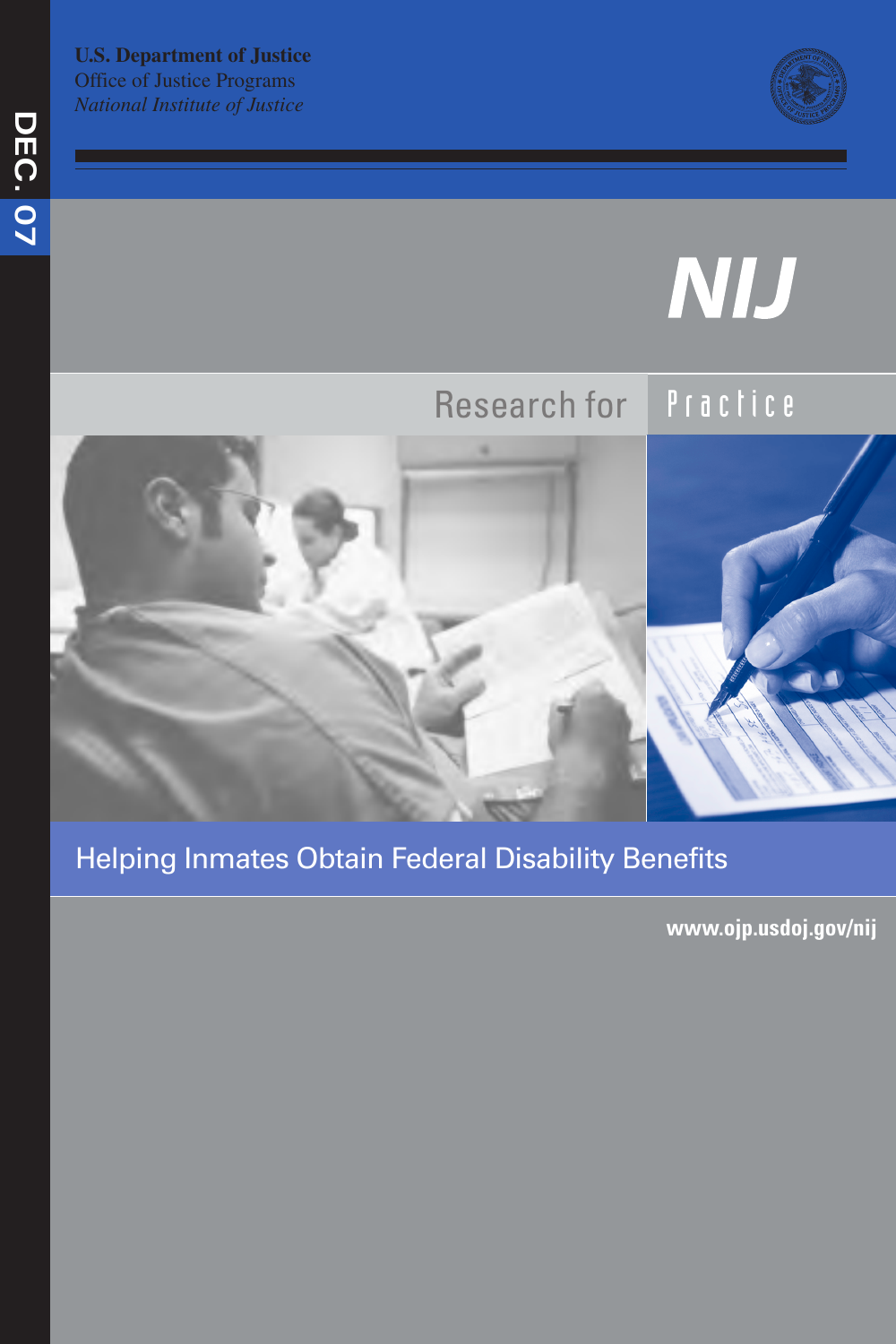| <b>U.S. Department of Justice</b> |  |
|-----------------------------------|--|
| <b>Office of Justice Programs</b> |  |

810 Seventh Street N.W.

Washington, DC 20531

**Michael B. Mukasey**  *Attorney General* 

**Cybele K. Daley**  *Acting Assistant Attorney General* 

**David W. Hagy**  *Acting Principal Deputy Director, National Institute of Justice* 

This and other publications and products of the National Institute of Justice can be found at:

**National Institute of Justice**  *www.ojp.usdoj.gov/nij* 

**Office of Justice Programs**  Innovation • Partnerships • Safer Neighborhoods *www.ojp.usdoj.gov*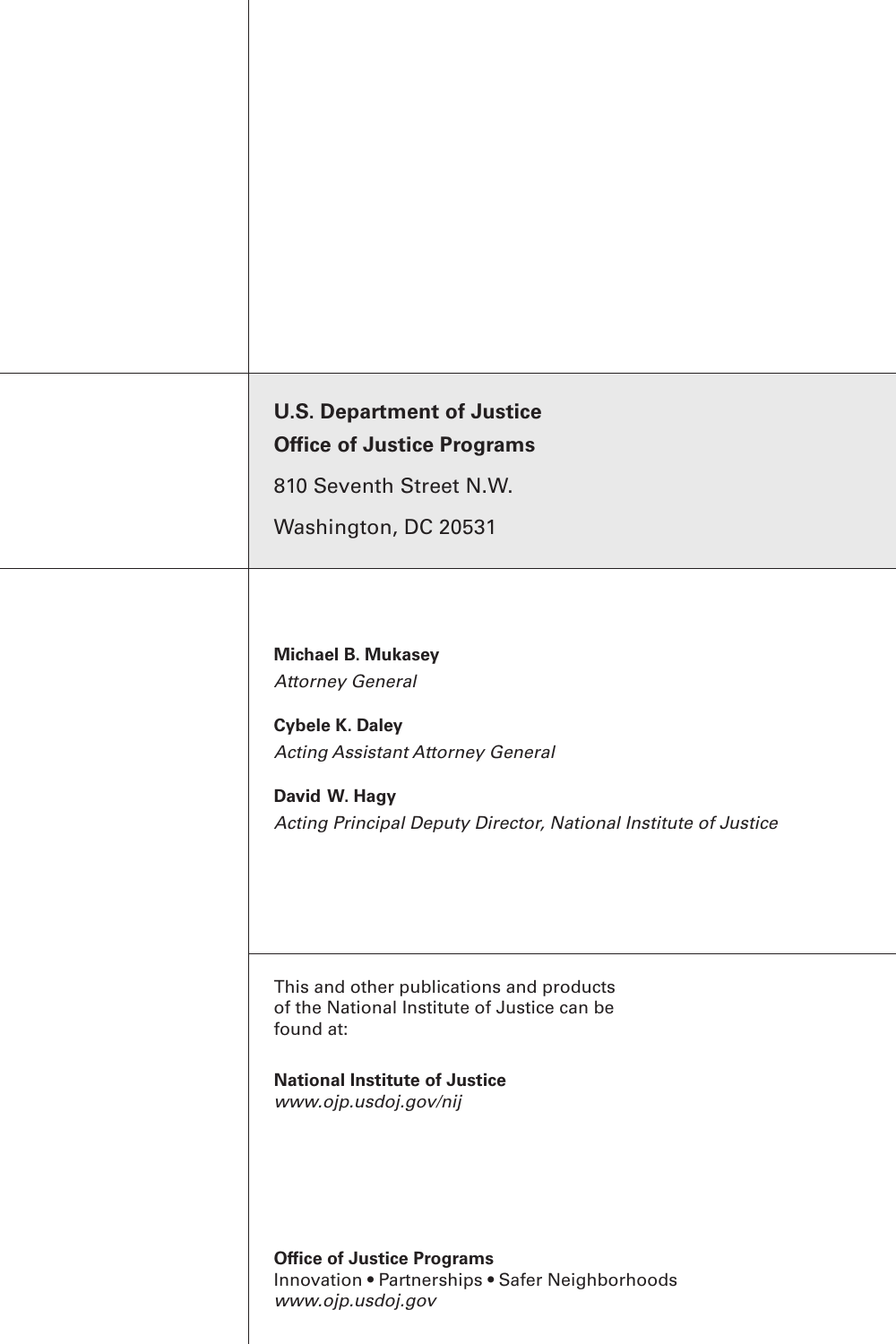| NIJ                                                                                                                                                                                                                                                                                               |                                                                                                                                                                                          |
|---------------------------------------------------------------------------------------------------------------------------------------------------------------------------------------------------------------------------------------------------------------------------------------------------|------------------------------------------------------------------------------------------------------------------------------------------------------------------------------------------|
|                                                                                                                                                                                                                                                                                                   |                                                                                                                                                                                          |
|                                                                                                                                                                                                                                                                                                   |                                                                                                                                                                                          |
|                                                                                                                                                                                                                                                                                                   |                                                                                                                                                                                          |
| <b>DEC. 07</b>                                                                                                                                                                                                                                                                                    |                                                                                                                                                                                          |
|                                                                                                                                                                                                                                                                                                   | <b>Helping Inmates Obtain Federal</b><br><b>Disability Benefits</b>                                                                                                                      |
|                                                                                                                                                                                                                                                                                                   |                                                                                                                                                                                          |
| This publication is based<br>on "Helping Inmates<br><b>Obtain Federal Disability</b><br><b>Benefits: Serious Medical</b><br>and Mental Illness,<br>Incarceration, and Federal<br><b>Disability Entitlement</b><br>Programs," final report to<br>the National Institute of<br>Justice, NCJ 211989, |                                                                                                                                                                                          |
| available online at<br>www.ncjrs.org/pdffiles1/<br>nij/grants/211989.pdf.                                                                                                                                                                                                                         |                                                                                                                                                                                          |
|                                                                                                                                                                                                                                                                                                   |                                                                                                                                                                                          |
|                                                                                                                                                                                                                                                                                                   |                                                                                                                                                                                          |
|                                                                                                                                                                                                                                                                                                   | Findings and conclusions of the research reported here are those of the<br>author and do not necessarily reflect the official position or policies of the<br>U.S. Department of Justice. |
|                                                                                                                                                                                                                                                                                                   | This research was supported by the National Institute of Justice and the<br>Centers for Disease Control and Prevention under contract number<br>99-C-008 2002TO097 000.                  |
|                                                                                                                                                                                                                                                                                                   | NCJ 216297                                                                                                                                                                               |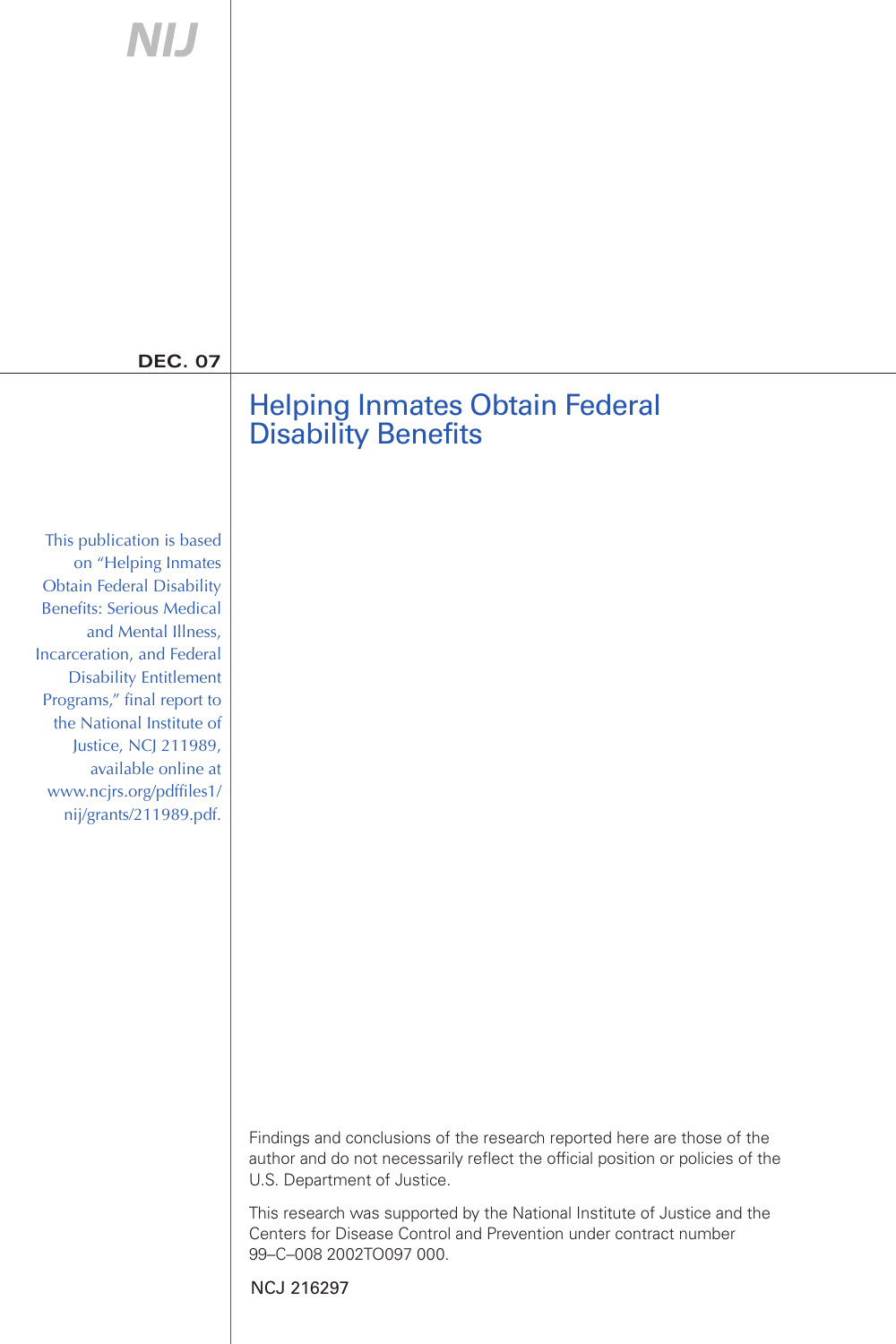# **ABOUT THIS REPORT**

This report looks at three programs that assist inmates in preparing and filing prerelease applications for Federal disability benefits so they can continue to receive treatment without interruption after they are released from prison or jail.

# **What did the researcher find?**

The results of the research in three study sites—the State of Texas, the city of Philadelphia, and the State of New York—indicate that helping offenders obtain Federal benefits not only can increase releasees' access to care, but also can reduce the financial burden on State and local governments that fund indigent health care systems. The most important lessons learned were—

- Interagency partnerships are an essential ingredient in the benefits application process.
- Dedicating staff to benefits tasks can build expertise and streamline administrative processes.
- Finding ways to finance treatment and monitor

releasees until benefits commence is essential.

- Tracking outcomes of the process is beneficial to improving procedures and sustaining funding.
- Centralizing operations can help reduce delays and improve communication among partner organizations.
- Assisting mentally ill inmates and releasees can pose special challenges.

# **What were the study's limitations?**

The innovative programs studied generally have not conducted adequate outcome research. Systematic data collection would aid research and help guide practice.

# **Who should read this report?**

Correctional administrators, probation and parole officers, prison counselors, health care advocates, correctional medical staff, and health care and social workers in correctional settings.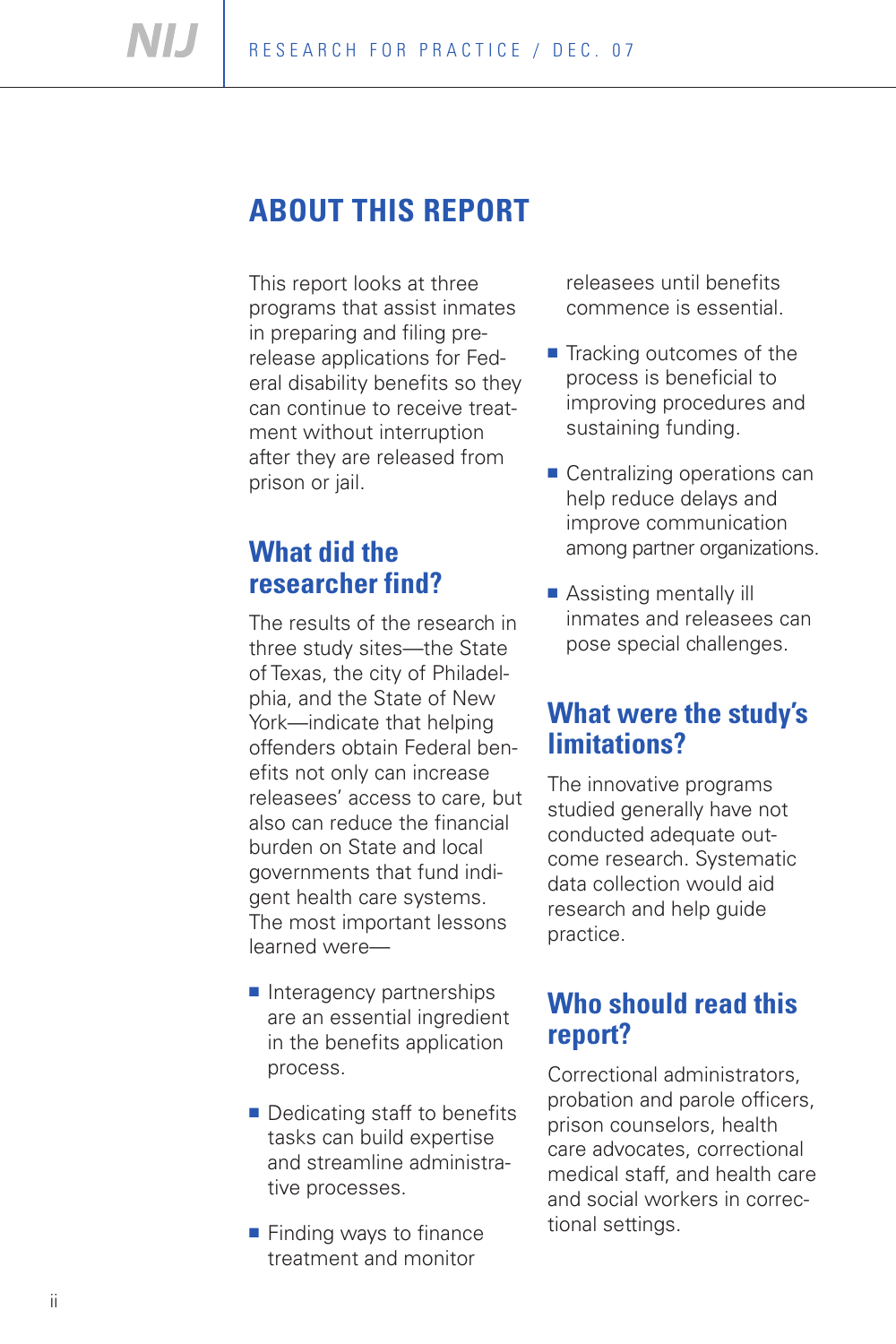# *Catherine H. Conly*

# **Helping Inmates Obtain Federal Disability Benefits**



#### **About the Author**

Catherine H. Conly prepared the final report as an independent consultant to Abt Associates Inc., Cambridge, Massachusetts, under contract number 99–C–008 2002TO097 000 with the National Institute of Justice.

On any given day, tens of thousands of inmates with serious medical or mental health conditions are housed in Federal, State, and local correctional facilities around the Nation.<sup>1</sup> Prevalence rates for certain mental illnesses such as schizophrenia and bipolar disorder; chronic diseases such as asthma; and infectious diseases such as tuberculosis, hepatitis C, and human immunodeficiency virus/acquired immunodeficiency syndrome (HIV/AIDS) are estimated to be significantly higher among prison and jail inmates than among the population at large.<sup>2</sup> In addition, for a major portion of these inmates, regular use of drugs or alcohol has contributed to or exacerbated their health or mental health conditions. Both before and after incarceration, many experience precarious lifestyles marked by periods of homelessness, joblessness, incarceration, hospitalization, family instability, and limited or sporadic health and mental health care.<sup>3</sup>

Although access to effective screening and treatment during incarceration appears to vary considerably according to jurisdiction, correctional setting, or type of illness, many severely ill inmates receive assessment and care for the first time in their lives while incarcerated, and many of them are released while still receiving treatment.<sup>4</sup> Continuing this care after release or ensuring that proper treatment commences immediately following community reentry can—

- Increase the probability of positive health outcomes and prevent relapse.
- Prevent the spread of disease.
- Prevent the development of drug-resistant strains of viruses.
- Reduce the likelihood of recidivism related to illness.
- Insure the health, safety, and stability of families and communities that must assist and cope with releasees who are ill.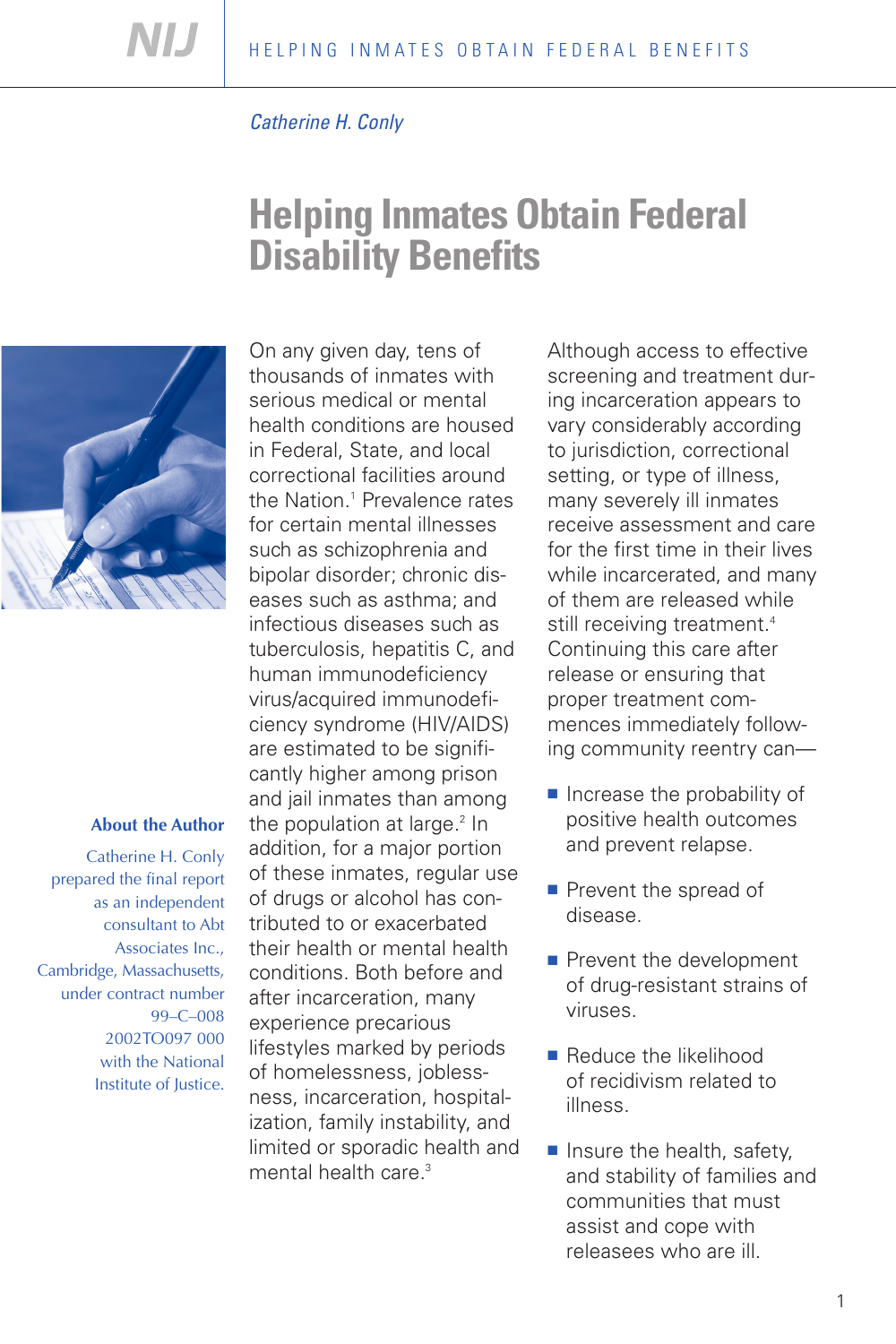■ Minimize costs to community health care systems or to prison and jail health care systems should releasees return to correctional facilities.

Helping ill releasees find ways to pay for medical and mental health care and for living expenses is thought to be a crucial part of accomplishing these goals. Options for some releasees include disability benefits available through five Federal entitlement programs.<sup>5</sup> The five programs are—

- Supplemental Security Income (SSI).
- Social Security Disability Insurance (SSDI).
- Medicaid.
- Medicare.
- Veterans compensation or pension funds.

Making these types of benefits available to qualifying releasees as soon after their release as possible may be a key factor in their successful return to the community. Without resources to cover care and a place to live, releasees can be at increased risk for lapses in treatment, rehospitalization, or return to

the criminal justice system. Although research to determine whether having benefits improves the health and criminal justice outcomes of severely ill releasees is only now underway or being planned,<sup>6</sup> researchers hypothesize that releasees who obtain benefits are more likely to seek and continue care than releasees who do not.<sup>7</sup>

Estimates of the number of severely ill inmates who may be eligible for entitlement benefits at release are not readily available, but experience suggests that these inmates may include—

- Those who were receiving benefits when they entered jail or prison and had their benefits reduced, suspended, or terminated following admission.
- Those who have never applied for benefits but whose circumstances suggest that they may qualify for disability benefits.
- Those who applied some time prior to incarceration but had their claims denied or closed for lack of information.
- Those who entered jail or prison with applications for benefits pending.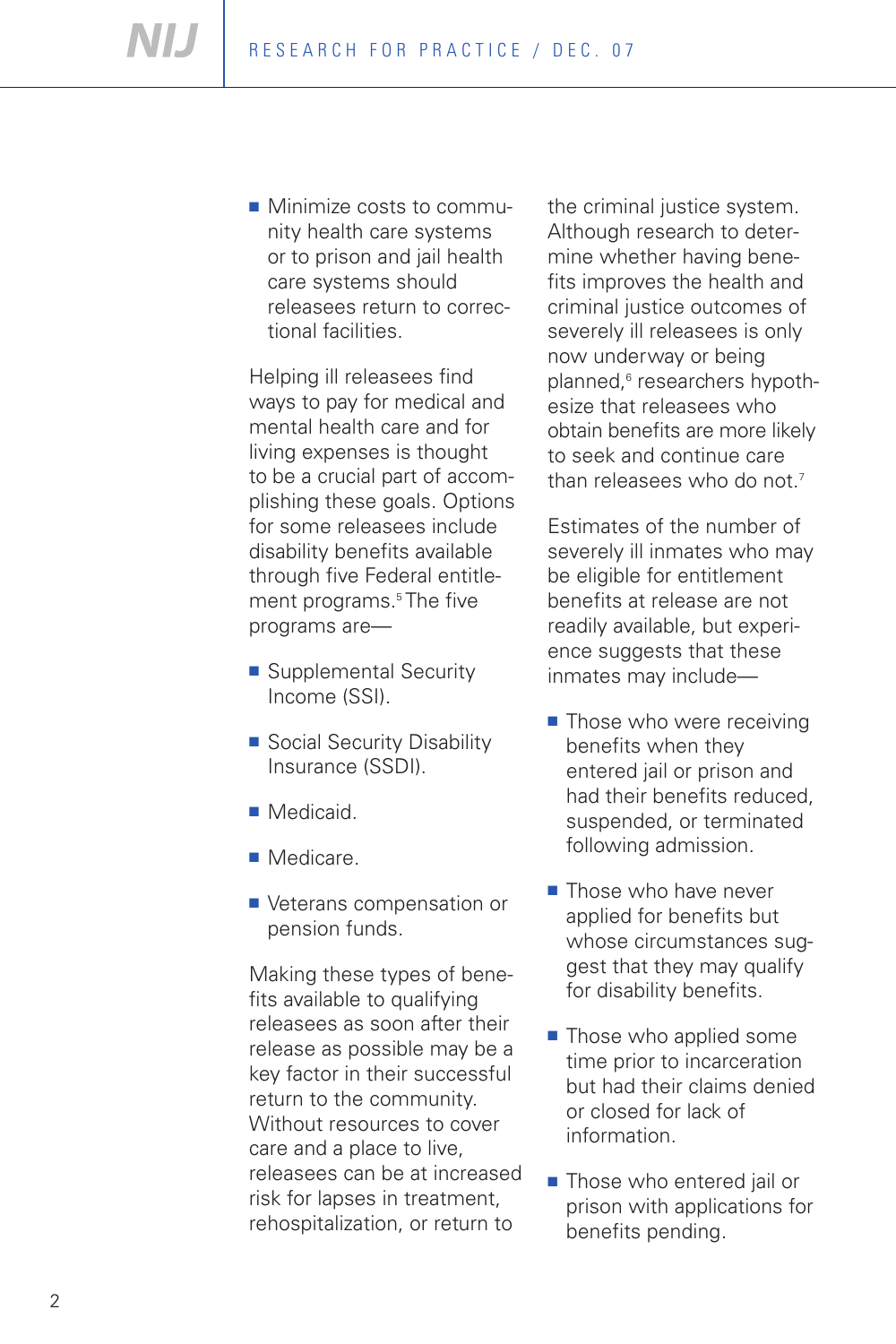■ Those who have received benefits at some time in their lives but lost them.

Individuals in each group face unique issues with respect to obtaining benefits, but across these groups the probability that qualifying individuals will receive benefits shortly after release may increase dramatically when benefits planning occurs during the incarceration period and the necessary paperwork is filed before the inmate is released.

Discharge planners in correctional facilities may help in cases where inmates have impaired health, limited selfadvocacy skills, inability to collect information due to incarceration, and difficulty understanding the complexities of the benefits application process. These individuals are likely to require assistance from discharge planners to guarantee that applications are filed and reviewed in a timely fashion.

Depending on individual cir cumstances, this assistance may involve simple tasks such as helping inmates assemble identification materials (e.g., Social Security cards) and release papers and helping them contact benefits personnel. The assistance may also

include more complicated tasks such as preparing and filing prerelease applications for benefits on inmates' behalf, assembling their financial and health records, monitoring the status of applications, assisting with appeals when necessary, and ensuring that releasees actually obtain benefits that are approved.

Discharge planning for severely ill inmates is still more the exception than the rule, but political leaders, corrections departments, social services agencies, community-based organizations, and researchers are turning their attention to this issue. They are looking for ways to guarantee that releasees who qualify for medical and cash benefits obtain them in a timely manner.<br>To shed light on how some

jurisdictions are approaching this challenge, the National Institute of Justice and the Centers for Disease Control and Prevention sponsored a study to investigate and report the experiences of three sites that help severely ill inmates prepare and file prerelease applications to initiate or restart Federal entitlement benefits (i.e.,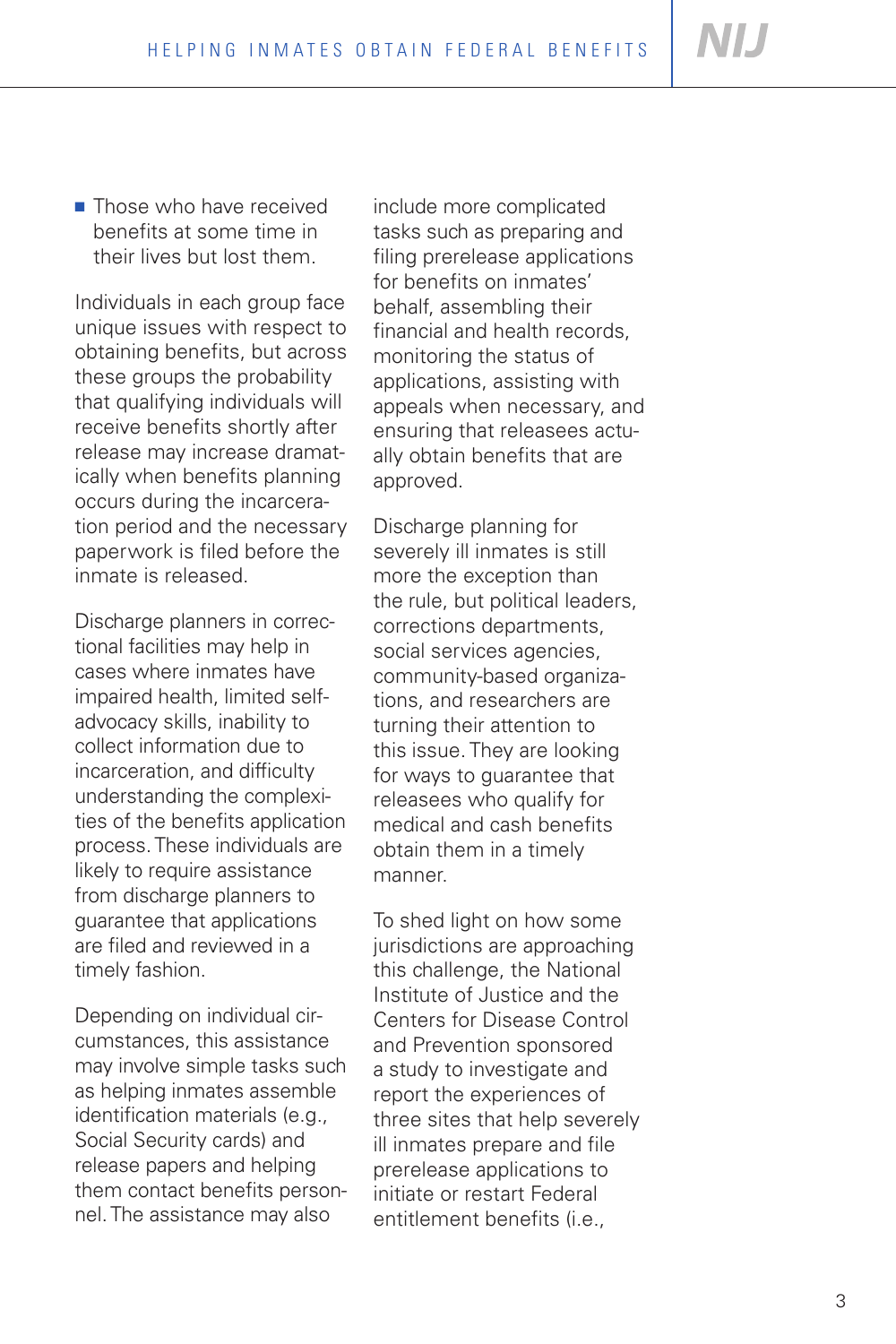NIJ R ESEARCH FOR PRACTICE / DEC. 07

> SSI, SSDI, Medicaid, Medicare, or veterans' benefits).8 These sites were—

- **Example State of Texas, where** the Texas Correctional Office on Offenders With Medical or Mental Impairments (TCOOMMI), part of the Texas Department of Criminal Justice, has a Memorandum of Understanding (MOU) with the Social Security Administration (SSA) to aid inmates with mental illness, mental retardation, or physical disabilities to file prerelease applications for SSI and SSDI.<sup>9</sup>
- **Philadelphia County (City of Philadelphia), Pennsylvania**, where individuals in the Coordinating Office for Drug and Alcohol Programs (CODAAP) of the City of Philadelphia Behavioral Health System have established an informal agreement with the Philadelphia County Assistance Office of the Pennsylvania Department of Public Welfare to expedite access to Federal or State medical assistance for parolees from the city jail who participate in the city's Forensic Intensive Recovery (FIR) Program.

**❋ The State of New York,**  where the Division of Parole has established an MOU with SSA to file prerelease applications for SSI and SSDI for severely mentally and medically ill inmates housed in State prisons.

Although their inmate populations and benefits assistance procedures differ, all three sites—

- Provide benefits assistance to sentenced jail or prison inmates prior to release.
- Target inmates who have been screened (and, in many cases, treated) for medical or mental illnesses while incarcerated.
- Rely on interagency partnerships to help inmates to initiate benefits claims.
- Have several years' experience assisting inmates with benefits applications.

# **Programs in three sites**

The experiences of the three sites show that arranging for severely ill offenders to qualify for Federal entitlements not only facilitates access to community-based care but also can reduce the financial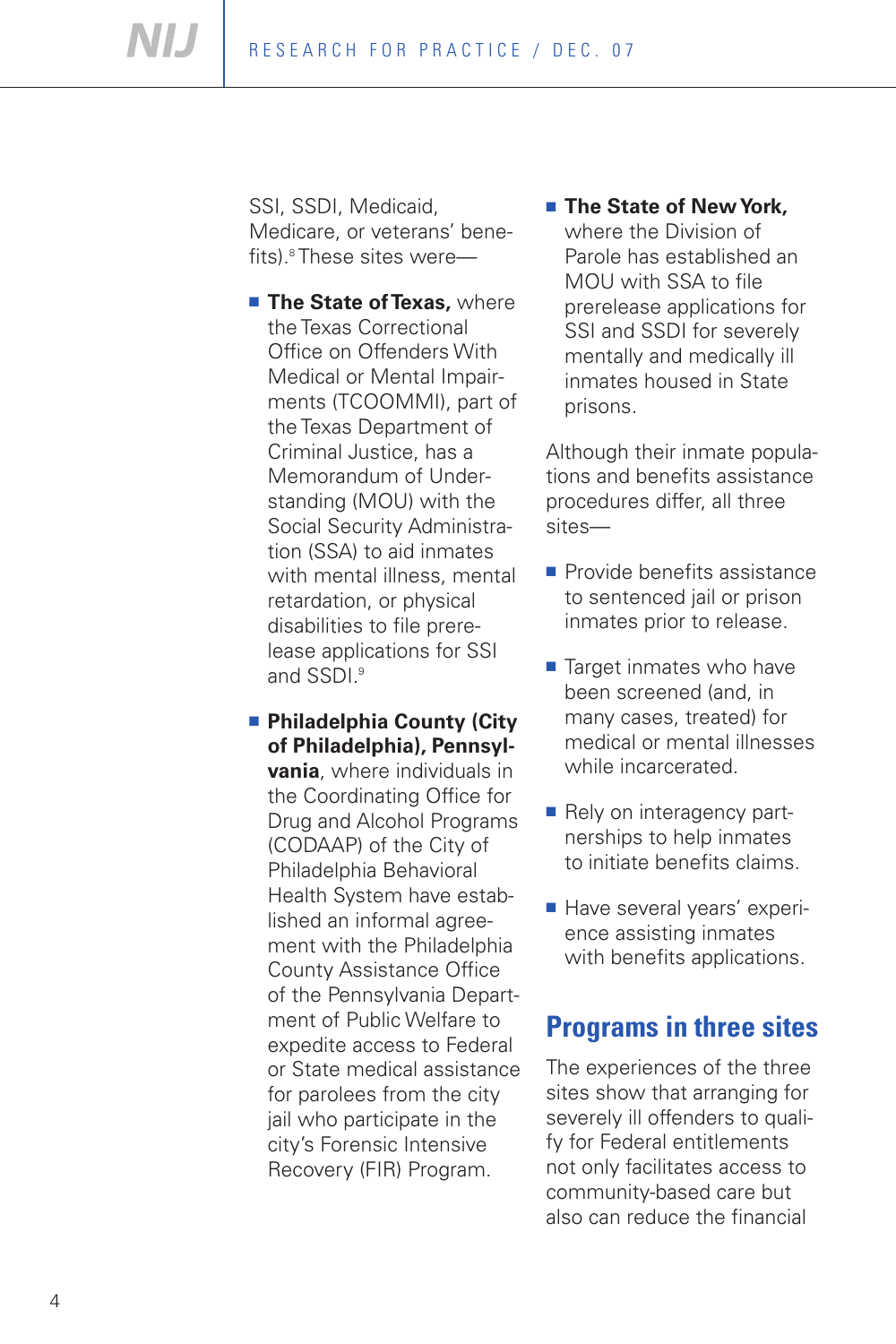**NIJ** 

burden on State and local governments that fund indigent health care systems and allow community-based service providers to increase the number of disabled offenders served. Nonetheless, to varying degrees the sites have learned that helping offenders obtain benefits can be a challenging enterprise. (See "Challenges in the Benefits Application Process.")

# **The Texas Correctional Office on Offenders With Medical or Mental Impair-**

**ments.** TCOOMMI, which offers institutional and community-based services to juvenile and adult offenders with special needs (including those with mental illness, mental retardation, or terminal illness), was created by the State legislature in 1987. After a decade of administering TCOOMMI programs, staff saw the need to develop a consistent and effective process to aid these offenders in applying for Social Security, medical, and other benefits. Experience demonstrated considerable variation in the processing of parolees' and probationers' SSI and SSDI applications. In addition, although the Social Security Administration allows residents of public institutions to submit prerelease applications

# **CHALLENGES IN THE BENEFITS APPLICATION PROCESS**

Program participants in the three sites identified a number of challenges in the benefits applications process:

- **Staff resistance.** Some staff and professionals may resist assisting inmates because they feel that offenders do not deserve this type of assistance. Corrections staff, including contract medical and mental health staff, may not view benefits planning as part of their job descriptions and may resist participating in the process because it places additional burdens on their time. Parole officers may not assign high priority to having parolees apply for or obtain benefits.
- **Applicant impairments.** Illiteracy, language barriers, and physical and mental health conditions can make it difficult for severely ill offenders to participate effectively in the application process. Illness may also impair their memory of prior treatment.
- **Offender resistance.** Inmates may refuse to participate in making prerelease applications for SSI or SSDI only to discover after release that they cannot support themselves or obtain care. Parolees who have obtained prerelease approval for benefits may not follow through with obtaining benefits following release.
- **Disability determination delays.** Even when applications for SSI or SSDI are filed prior to release, review of those applications can take a long time. As a result, benefits may not start for weeks or months after release.
- **High rates of denial for SSI.** Initial SSI applications are often denied, which necessitates appeals that produce significant delays. If releasees do not have help filing appeals following release or cannot be located, they may lose the opportunity to obtain benefits.
- **Lack of information.** Medical and mental health records necessary to substantiate the nature and duration of disability may be difficult to obtain because offenders typically have seen multiple health care providers in the community. In addition, correctional records may be inaccurate or incomplete.
- **Inability to locate releasees.** Even if they receive medical approval prior to release, releasees who cannot be located are likely to have their SSI or SSDI applications closed for lack of important information.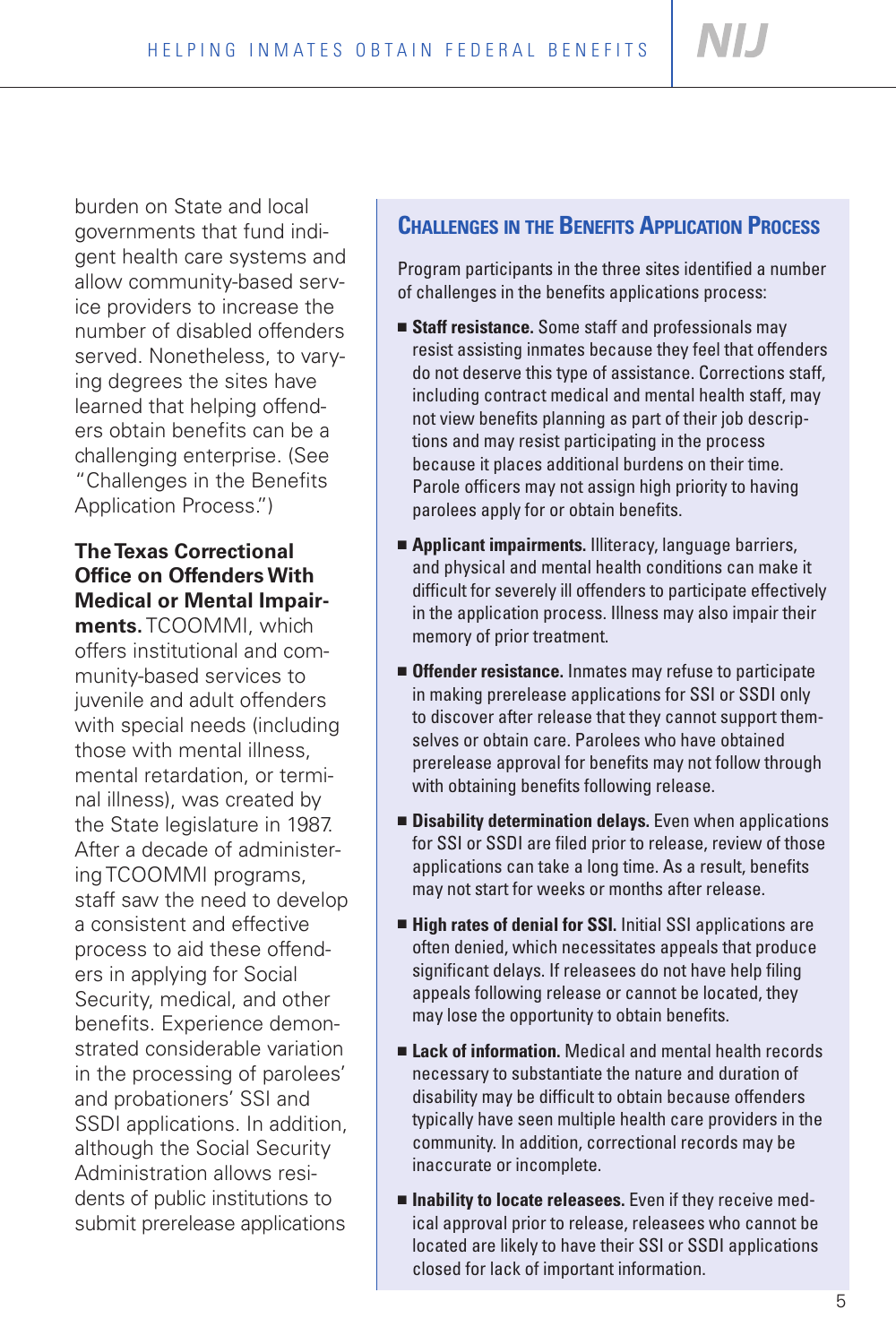were typically limited to the for benefits, application submissions prior to release few inmates whose work histories allowed them to apply for SSDI or whose illnesses were terminal. Most TCOOM-MI participants were instructed to wait until after release to file their benefits applications, which generally resulted in a 3- to 4-month delay before they heard whether the applications were approved. Releasees with severe mental illness were especially vulnerable during this period, often failing to stabilize in the community when they lacked an income and medical assistance.

Federal benefits were critical to help offset the huge drain that releasees placed on State and county indigent resources, which were stretched to their limits. Further, staff realized that additional clients could be served if Federal benefits were available to cover some or all of the cost of services paid by TCOOMMI. Believing strongly that TCOOMMI clients who received medical and cash assistance shortly after release would be less likely to require emergency hospitalization or to reoffend to obtain income, staff approached the State legislature for authorization to

launch a pilot program to aid inmates with benefits applications prior to release. In July 1999, the legislature authorized the Social Security Pilot Project. The Texas Department of Criminal Justice and SSA signed an MOU to process inmates' prerelease applications for SSI and SSDI. The MOU specifies that applications for Social Security benefits may be filed 90 days prior to an offender's scheduled release date and applicants may receive medical approval of their applications prior to release.

*Operating the benefits pilot.*  The Pilot Project targets adult inmates with special needs who are eligible for one of two types of TCOOMMI services:

■ **Medically Recommended Intensive Supervision (MRIS),** an early parole program for inmates who are sentenced to serve nonaggravated felonies and who are elderly, physically handicapped, mentally ill, terminally ill, or mentally retarded, or who have a condition requiring longterm care.

#### **❋ Continuity of Care (COC),**  which offers formal prerelease and postrelease planning and aftercare services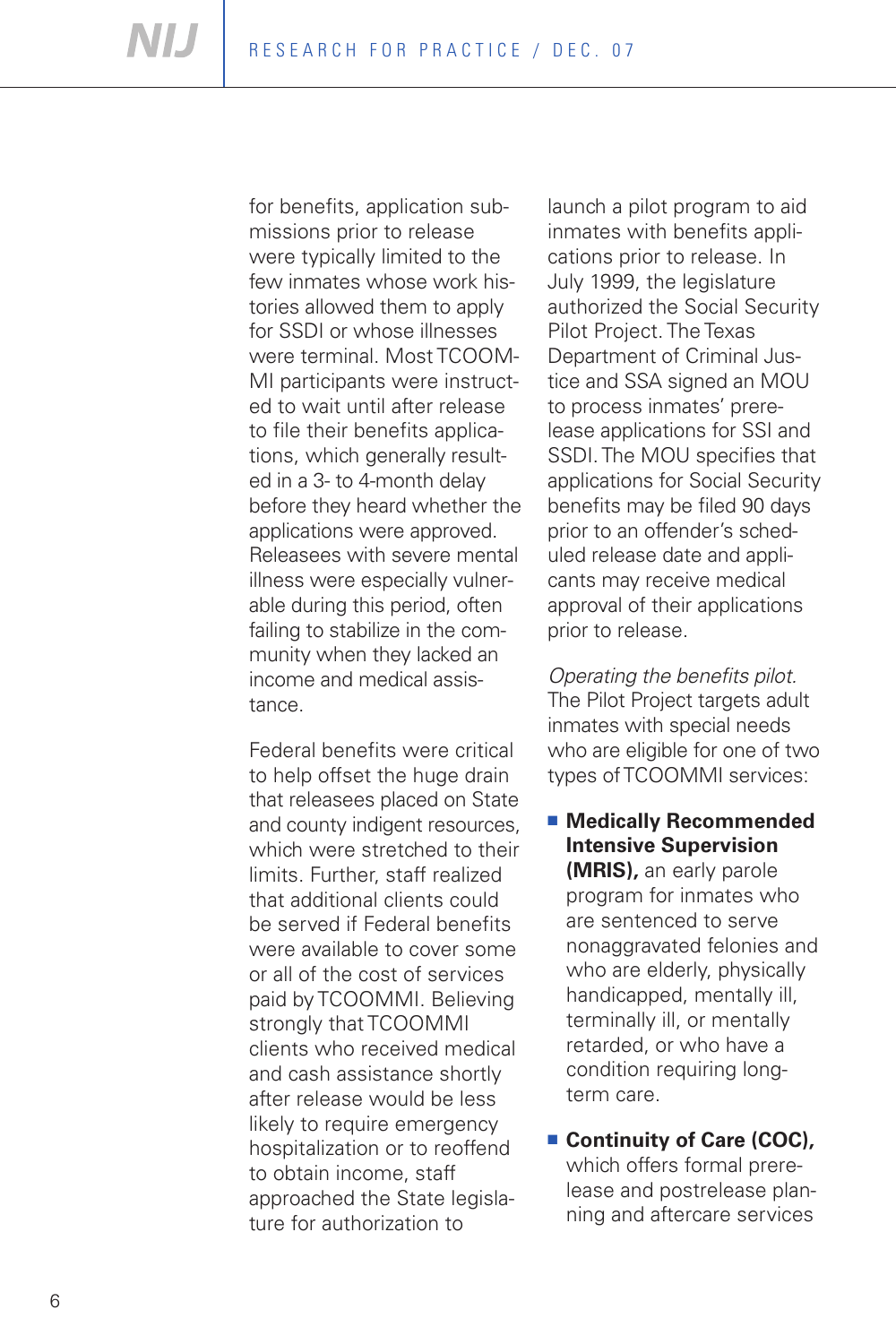to inmates and releasees who have certain psychiatric diagnoses or are mentally retarded, physically handicapped, terminally ill, HIV positive, or elderly.

Twelve full- or part-time benefits eligibility specialists assist inmates eligible for MRIS or COC services with all applications for Federal entitlements (e.g., SSI, SSDI, food stamps, AIDS medications, veterans' benefits). Up to 120 days prior to an inmate's projected release date, TCOOMMI staff notify a benefits eligibility specialist that an inmate from a target unit is scheduled for release. The eligibility specialist contacts SSA to verify the inmate's Social Security number, citizenship, and current benefits status. He or she then meets with the inmate at the correctional facility, completes a prescreening questionnaire to determine if the offender will have difficulty obtaining or maintaining employment, receives permission from the inmate to initiate an SSI/SSDI application, and obtains signatures on release-of-information documents.

Depending on the nature of the inmate 's disabilit y, eligibili ty specialists work with prison mental health or medical

staff to compile institutional documentation for disability applications. A specialist checks automated records from the Mental Health and Mental Retardation agency and Department of Human Services<sup>10</sup> to ascertain whether those agencies ever treated the applicant prior to incarceration. Whenever possible, the eligibility specialist also gathers records from any community-based providers the inmate saw prior to incarceration. The eligibility specialist then submits the application packet, including medical and mental health documentation, to SSA; monitors the review status of the application; and, if benefits are denied while the applicant is still incarcerated, assists inmates with appeals.

After filing a claim, the eligibility specialist keeps SSA informed regarding the inmate's release status, release date, and any changes in the applicant's expected postrelease address or telephone number. The eligibility specialist also maintains contact with the Disability Determination Services (DDS) examiner assigned to the case to assist with obtaining any additional information (e.g., mental status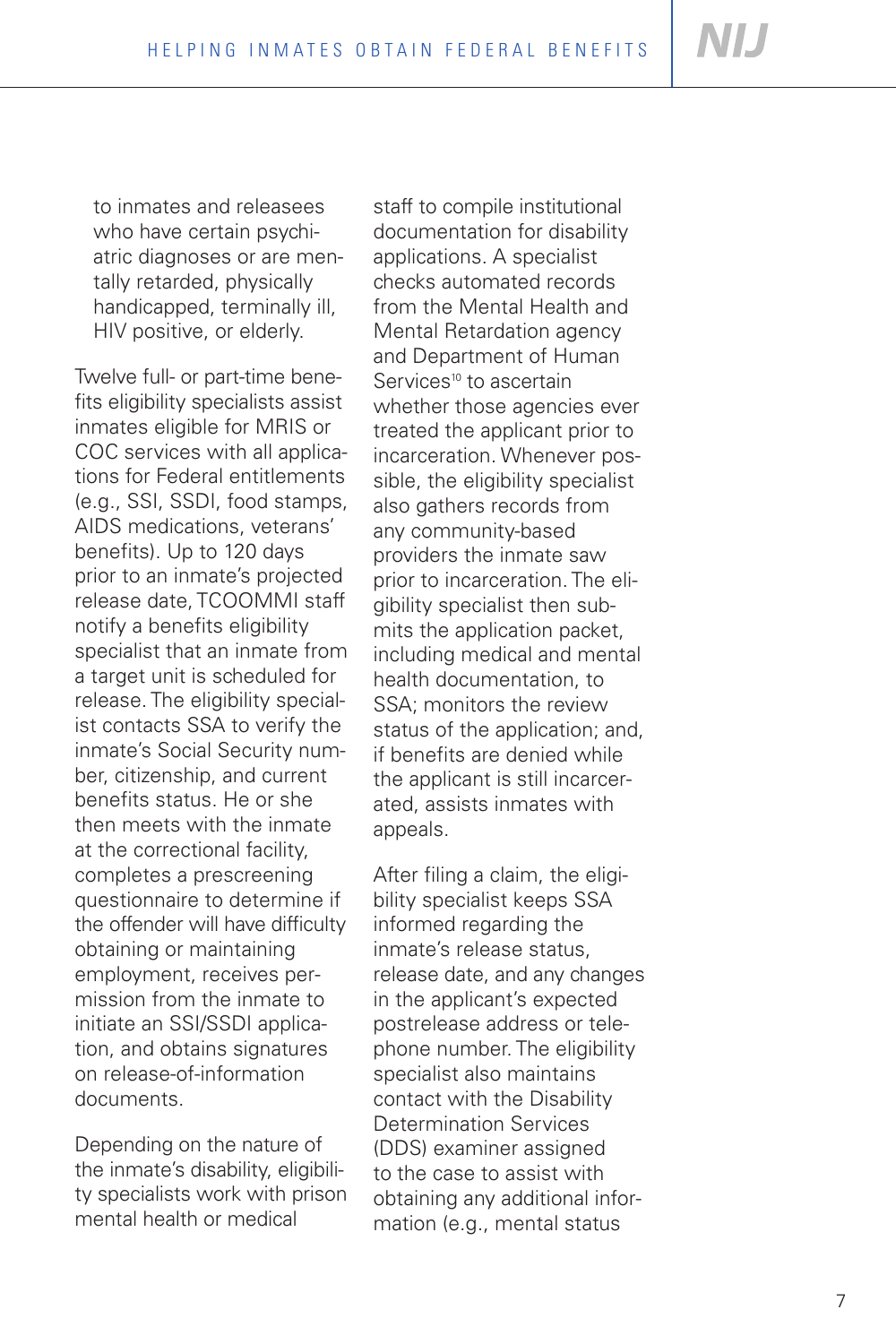examinations, consultative examinations) SSA may require to complete its review.

Following release, an individual's file is transferred to the Mental Health and Mental Retardation agency or Department of Human Services office nearest the area where the offender will reside. In most cases, an eligibility specialist or COC caseworker at that location is assigned to monitor the SSA application, which includes providing additional information if the claim is open, assisting with appeals if the claim has been denied, or ensuring that the offender takes the necessary steps to have benefits begin (e.g., reporting to SSA so they may confirm income, resources, and residence; reporting to the Department of Human Services to start Medicaid).

Data on the filing and decision status of benefits applications (including data on inmates who refuse to submit applications) are reported to TCOOMMI staff and entered daily into a computer file. TCOOMMI staff then prepare statistical tables and distribute benefits status reports to the Mental Health and Mental Retardation agency and

regional Department of Human Services staff who will provide services to clients following release. Weekly, monthly, and quarterly reports on the status of applications managed by eligibility specialists in each contracting agency are also forwarded to TCOOMMI's director, who uses the information to assess how different agencies and contractual staff handle their responsibilities for the benefits process.

Exhibit 1 illustrates the process for prerelease applications for SSI and SSDI used in the TCOOMMI programs.

*Outcome of the pilot project.*  TCOOMMI's benefits data show that the pilot project has succeeded in helping inmates obtain Social Security benefits, but it is a challenging task. Of 1,686 individuals referred to benefits eligibility specialists in the first 9 months of fiscal year 2002, 1,076 (64 percent) did not submit applications to SSA. Most refused to apply.<sup>11</sup> Reportedly, some believe they are capable of working, others do not feel they are ill enough to warrant receiving benefits, and still others do not want the perceived stigma of being welfare recipients. Once released, many apply for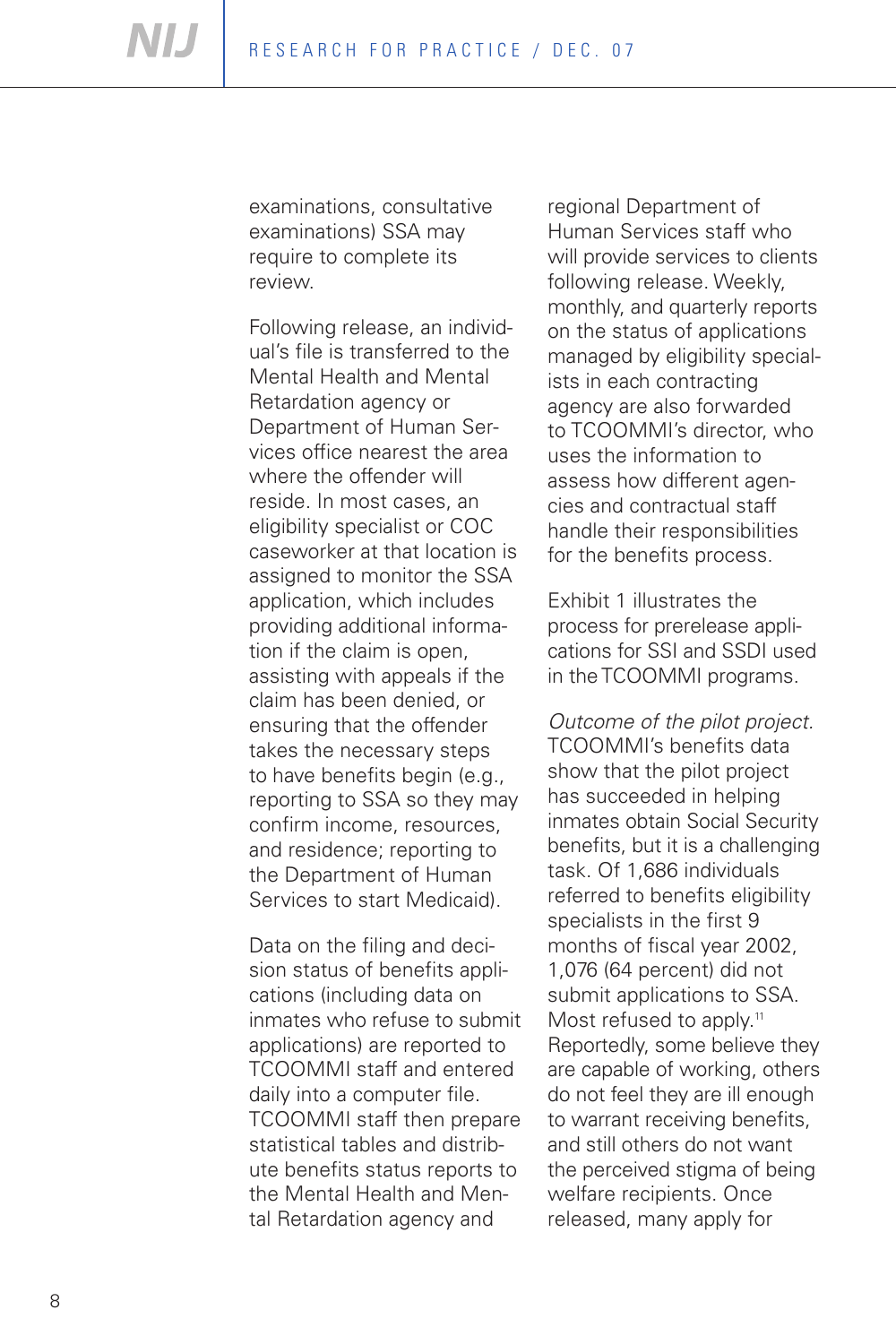NI I

## **Exhibit 1. Processing Inmates' Prerelease Applications for SSI and SSDI in Texas**

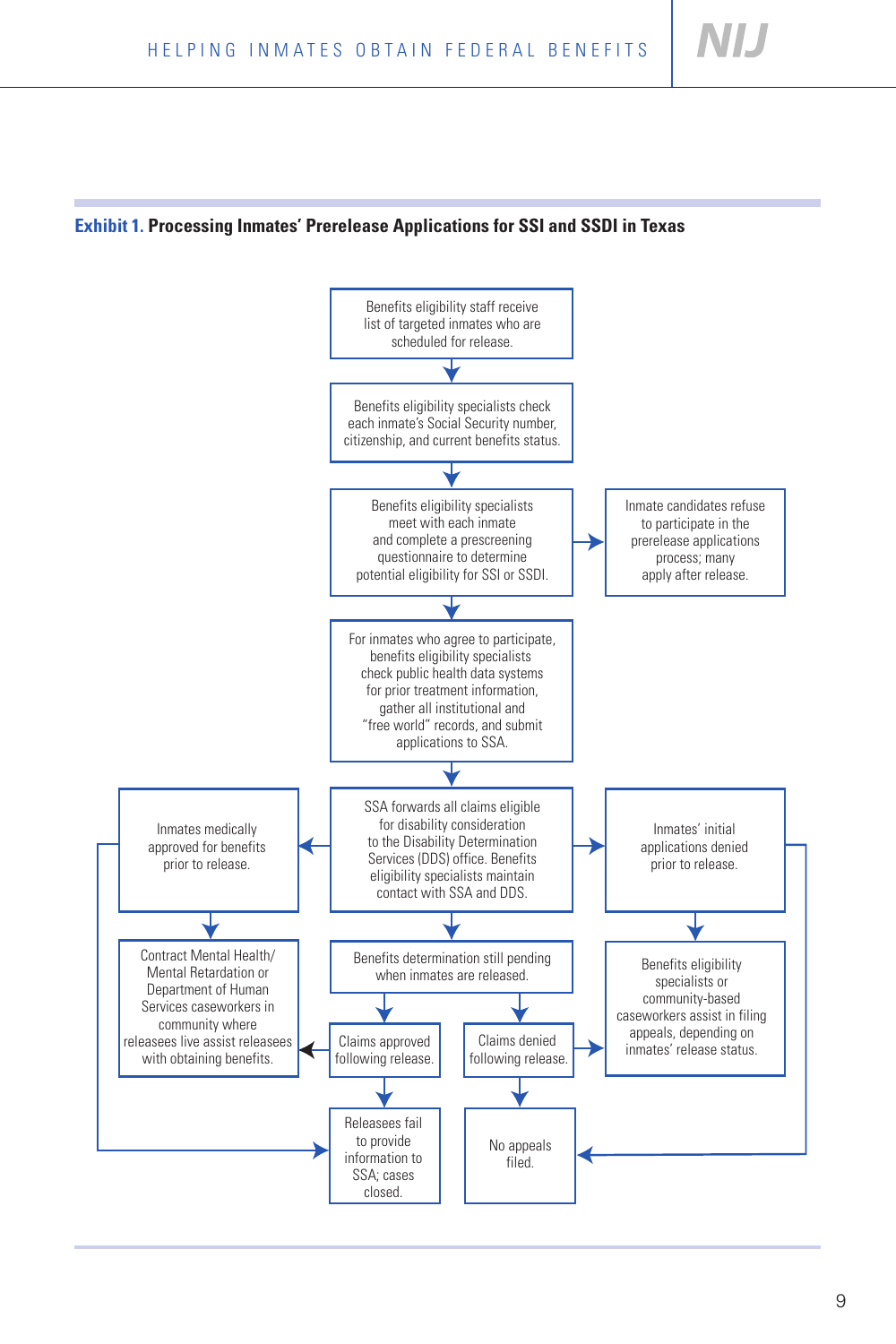benefits because they realize that their expectations were unrealistic or their views were naive. In delaying the process, they lose precious time and money. Of the 610 cases processed by SSA in the first 9 months of fiscal year 2002, 297 (49 percent) were approved, 232 (38 percent) were denied, and 81 (13 percent) were awaiting a decision.

The application success rates vary across benefits eligibility specialists. One specialist had a 92-percent approval rating in fiscal year 2002. The keys to his success were his attention to detail, ability to obtain supporting medical examinations or documentation, and responsiveness to requests for additional information. TCOOMMI has capi talized on his acumen by having him train other benefits specialists around the State.

Anecdotal evidence suggests that by improving procedures and staffing arrangements, the benefits pilot has helped inmates and staff alike:

■ What was once a reactive process with few standards and relatively ad hoc identification of potentially eligible inmates is now a proactive one, with a system for identifying candidates, written

procedures, dedicated staff, and measurable outcomes.

- Filing applications prior to release means that more inmates now have benefits when they leave institutions than in the past.
- Having dedicated eligibility specialists prepare benefits applications and gather medical records has reduced the burden on prison medical staff that once had sole responsibility for preparing the applications and sometimes felt overwhelmed at having benefits tasks added to their numerous treatment responsibilities.
- Because eligibility specialists screen prospective applicants, provide considerable medical and mental health documentation with the applications, and offer prompt support if questions arise during the review process, State DDS processing of inmate applications is reportedly more efficient than in the past.
- Finally, even when finding applicants following release is difficult, TCOOMMI's tracking procedures are usually very effective and most applicants are located.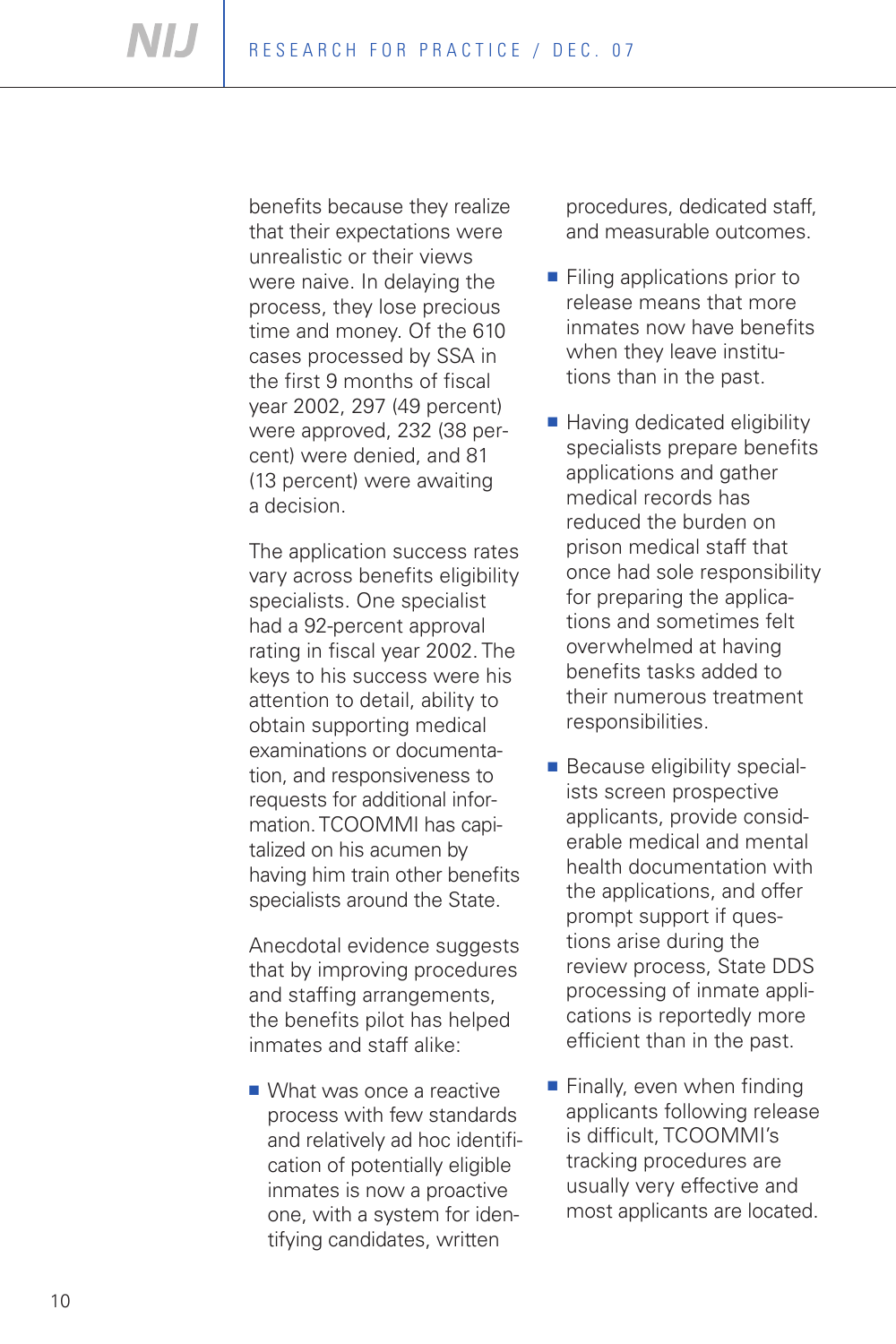# **The City of Philadelphia's Forensic Intensive Recovery**

**Program.** Since 1993, the Coordinating Office for Drug and Alcohol Abuse Programs of the City of Philadelphia's Behavioral Health System has administered the FIR Program, which provides behavioral health treatment, case management, and vocational services to individuals released via early parole or reparole from the Philadelphia Prison (local jail) System.

Inmates with substance abuse disorders who have served at least half their minimum sentences, have 6 months to a year left on their sentences, and pose no threat to the community are referred to FIR. Candidates are screened while incarcerated, and those who qualify for program services are recommended for early parole. If approved for FIR, clients are released to residential or intensive outpatient treatment programs.

Originally intended to reduce jail crowding by providing a minimum of 250 communitybased treatment slots, and funded initially with city grant money totaling \$3.3 million, FIR now serves 1,300 participants and has a total budget of \$20 million. Federal and

State medical assistance dollars,12 which support the treatment services of 66 providers across the city, are the major sources of funding. Less than one-fifth of the budget (\$3.6 million) comes from city funds and State grants, which support the salaries of a medical assistance coordinator (who helps inmates apply for benefits), clinical evaluators, case managers, vocational education staff, and supervisors.

A key reason for the increased size of the FIR Program, despite virtually static core funding and cuts in other funding sources, is that program managers have found ways to facilitate client access to medical assistance. In 1999, when they realized that medical assistance could play a significant role in defraying program costs, CODAAP staff met with staff at the Philadelphia County Assistance Office (which is operated by the Pennsylvania Department of Public Welfare [DPW] and is responsible for the administration of cash, food stamps, Medicaid, and energy assistance benefits) to discuss ways to improve the medical assistance application process for FIR participants. These efforts resulted in significant changes in the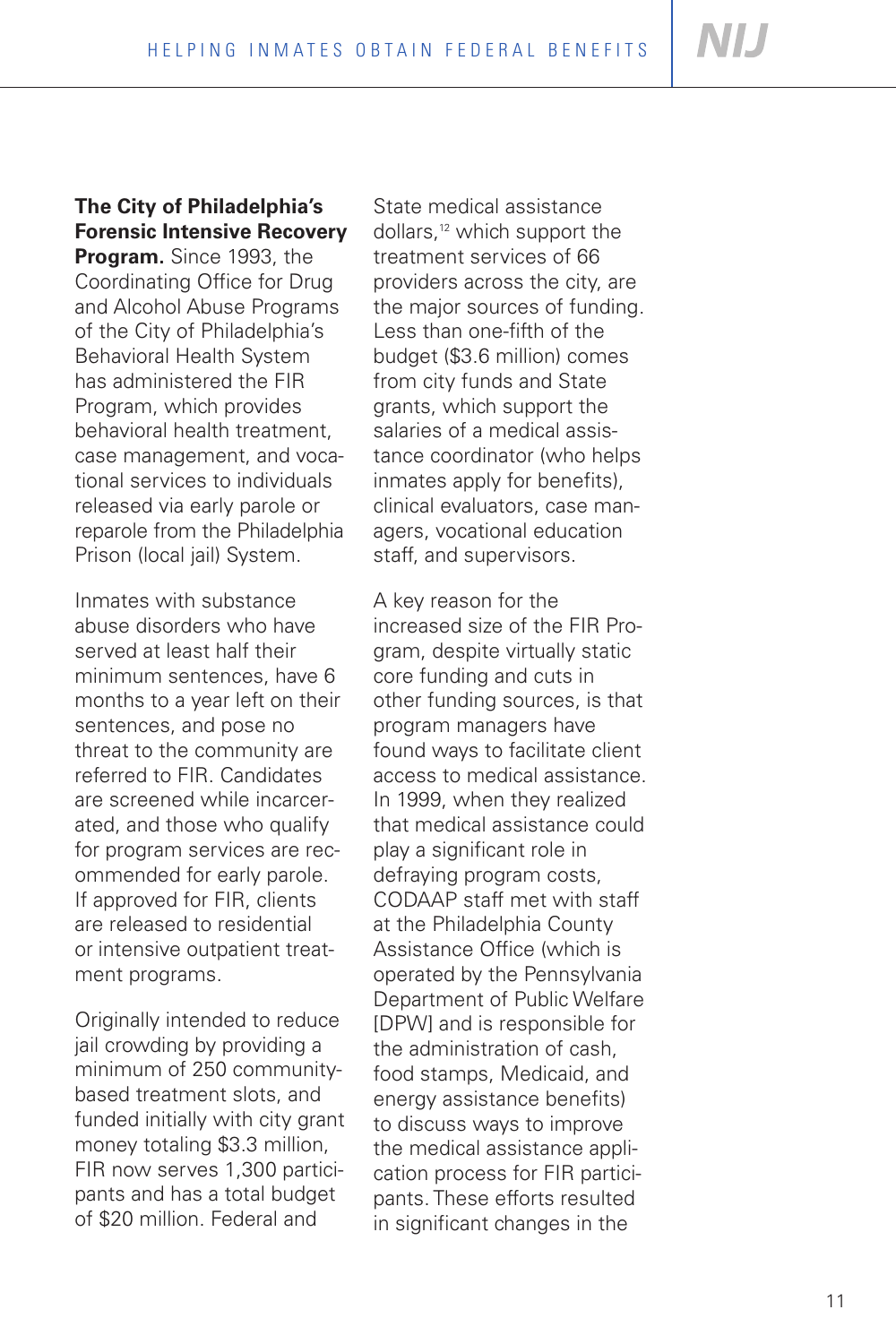existing medical assistance applications process and increases in the number of FIR clients covered.

*Streamlining medical assistance claims for FIR clients.*  At the inception of the FIR Program, clients were released without medical assistance. Individual, community-based treatment providers transported released FIR clients to one of 19 different county assistance offices to initiate benefits claims. This system increased the risk of client flight, interrupted treatment, and required considerable DPW staff time because multiple DPW workers were involved in making decisions and multiple visits were often necessary before eligibility was established. Moreover, it took between 30 and 45 days for clients to enroll initially in Medicaid and up to 90 days more to enroll in Community Behavioral Health, a managed care program. Until Community Behavioral Health enrollment was complete, FIR's program managers had to pay for client care with Behavioral Health Special Initiative moneys—State funds allocated for indigent residents who are not eligible for medical assistance—which severely drained available resources

and limited the number of clients the program could serve.

In 2000, through an informal agreement, CODAAP, FIR, the Defender Association of Philadelphia,<sup>13</sup> and the Philadelphia County Assistance Office devised a method to streamline the applications process and reduce the drain on Behavioral Health Special Initiative funds. Three concepts formed the foundation of the multifaceted reform:

- The application process was centralized to a single assistance office.
- Benefits applications were completed while FIR candidates were still incarcerated.
- A medical assistance coordinator was assigned to help inmates complete applications, and one income maintenance caseworker reviewed the applications.

See exhibit 2, "Weekly Processing of FIR Clients' Medical Assistance Applications."

*Outcome of FIR's modified medical assistance process.*  Streamlining the medical assistance application process has had positive outcomes for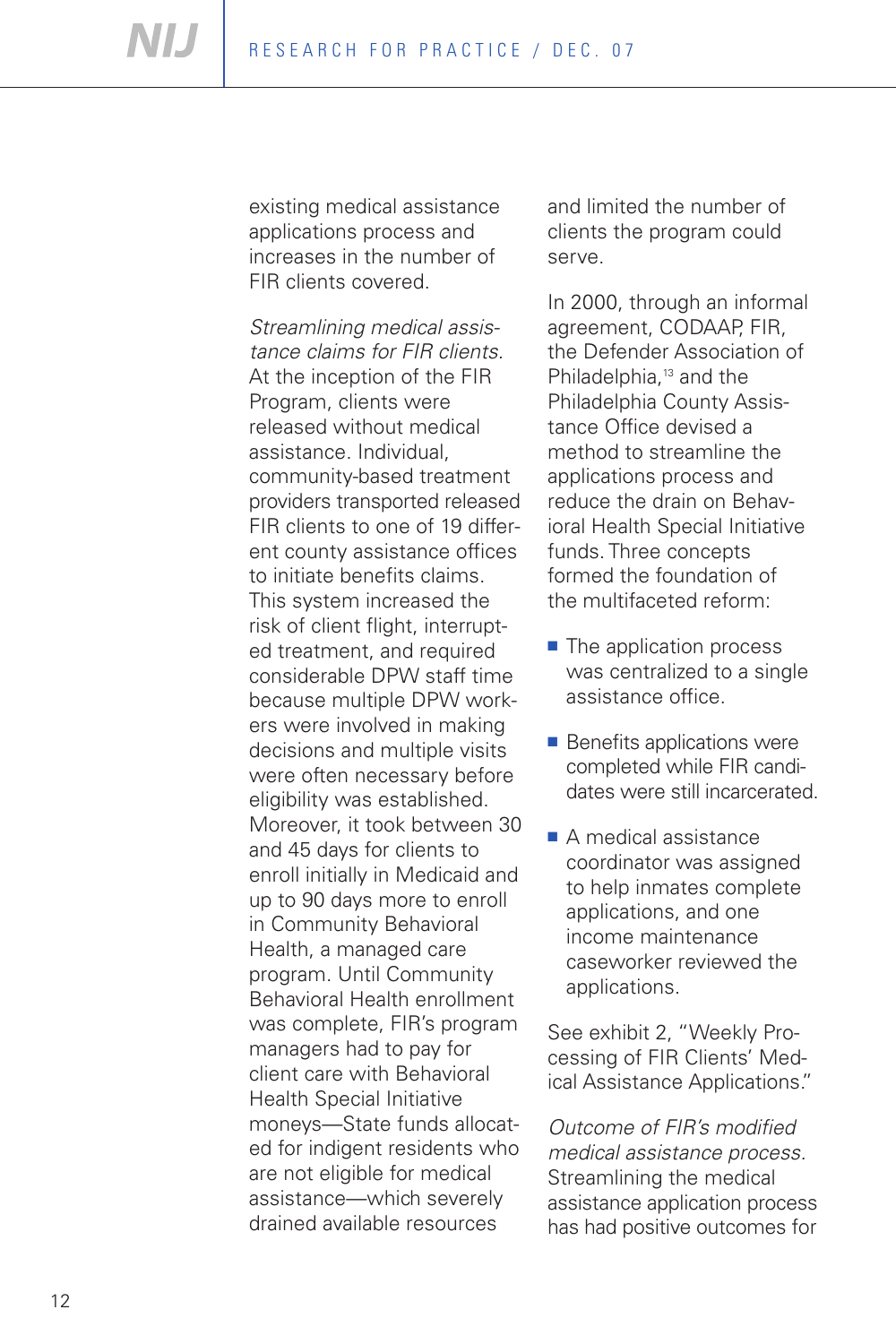#### **Exhibit 2. Weekly Processing of FIR Clients' Medical Assistance Applications**

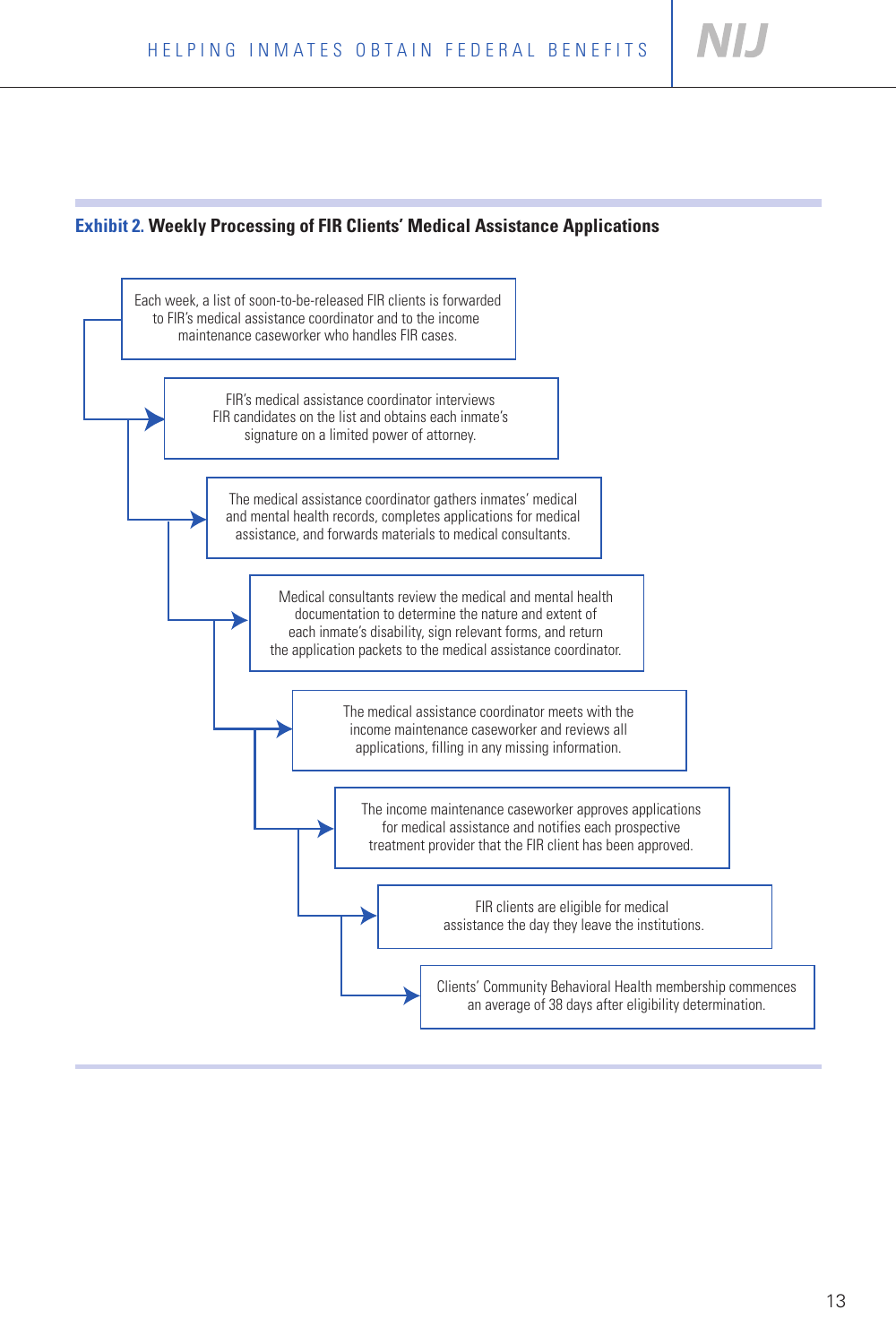providers. It has resulted in a dramatic increase in the num- applications to a single benethe FIR Program and for ber of clients receiving medical assistance. Of the 2,329 applications for medical assistance acted on by DPW between July 1, 2000, and October 11, 2002, 97 percent were approved for eligibility. Between fiscal years 2000 and 2001, the percentage of FIR clients receiving medical assistance more than doubled, from 38 percent to 90 percent. In addition, shifting responsibility for benefits fits case manager and completing applications prior to release has significantly reduced the client flight rate and has reduced disruption in treatment associated with filing applications after release. Assigning a single DPW staff person to process FIR claims and having that person coordinate with a single medical assistance coordinator has reduced the amount of time that DPW staff must spend processing applications and has helped standardize applications review.

### **Benefits strategy for prison inmates in New York State.**

Since 1988, the New York State Division of Parole has had an MOU with SSA to support prerelease applications for SSI and SSDI benefits.

*Background.* The original MOU, which had few specific protocols, was updated in 2000 to include a more formalized application process and additional partners. In addition to the Division of Parole and SSA, the partnership now includes medical relations staff from the Division of Disability Determination (DDD) in the State's Office of Temporary and Disability Assistance; the State Office of Mental Health, which provides inmates with mental health care and discharge planning; and the Department of Correctional Services' Health Services, which provides medical care to inmates.

Following the signing of the updated MOU, Division of Parole, SSA, and DDD staff offered statewide training on the process, procedures, forms, and decisionmaking steps required for effective implementation. In addition, to bolster participation and become a more active partner in the discharge planning process, SSA identified contacts in each of its field offices who could respond to questions from parole, mental health, and corrections staff.

The multistage application process outlined in the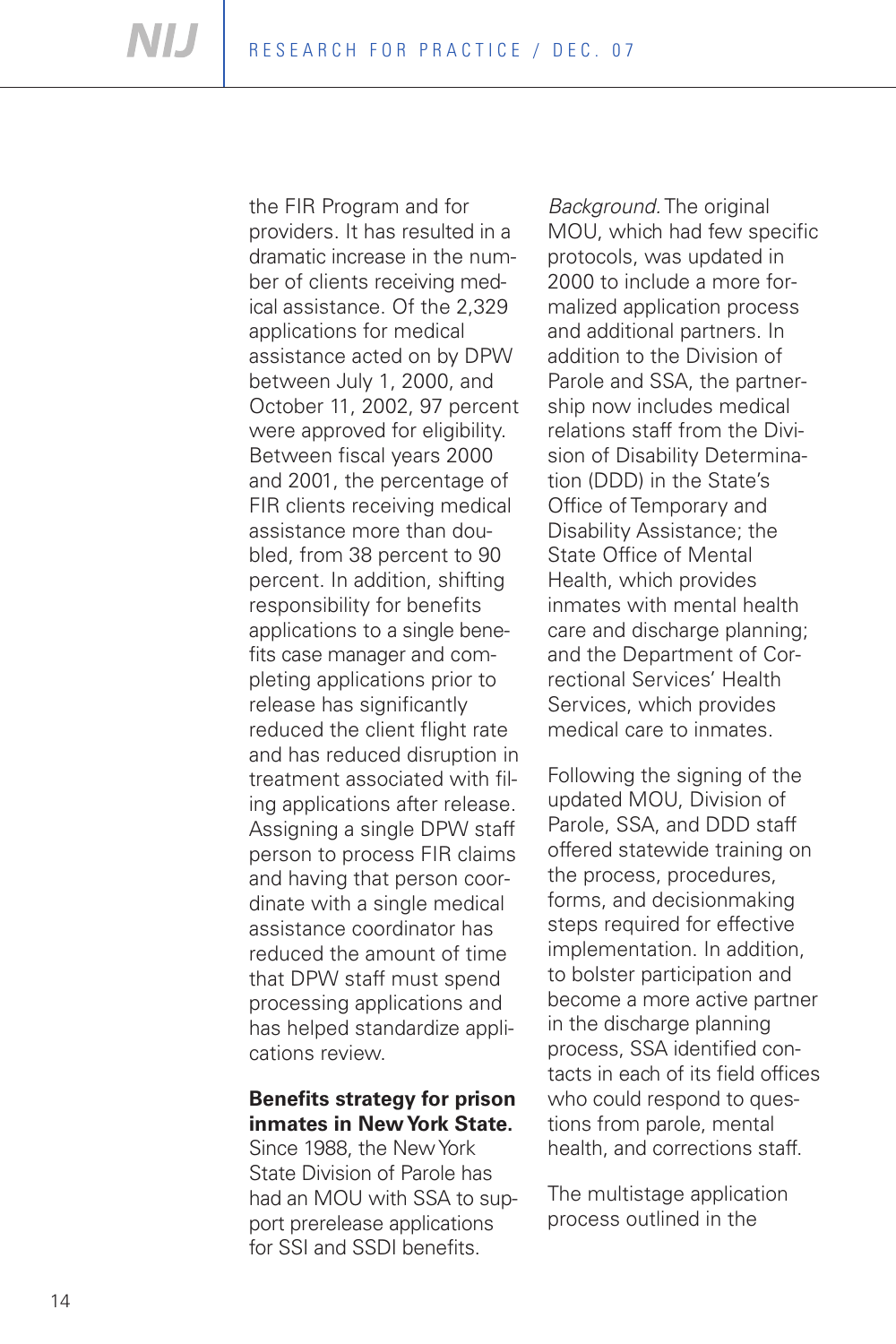revised MOU involves identifying severely medically and mentally ill inmates eligible for SSI or SSDI benefits prior to release, completing and filing paperwork, filling in information to ensure the applications are complete, and monitoring outcomes once the completed applications have been submitted to SSA. According to the MOU, prerelease applications may be submitted to SSA up to 120 days prior to an inmate's anticipated release date. See exhibit 3, "New York's Processing of Prerelease Applications for SSI and SSDI."

*Strategy outcomes.* Division of Parole officials estimate that between 200 and 400 prerelease applications are submitted annually. Although data on outcomes are not maintained, anecdotal evidence from staff involved in the program suggests that a significant portion of these applications are denied. The high denial rate is not surprising given that State DDD records indicate that statewide only about 38 percent of initial claims for SSI are approved. Reasons that inmate applications are denied include the following:

■ Applicants cannot be located following release (e.g.,

because they fail to appear at their designated parole office, move from their approved residences, or are not under parole supervision). In these cases, even if applicants have been medically approved by DDD prior to release, their cases will be coded as "whereabouts unknown" by SSA and then closed for lack of information.

■ Releasees leave institutions while their applications are still under review by DDD, reportedly because release dates cannot always be anticipated accurately 120 days in advance of release. This is especially true for parole violators—one-third of new admissions to New York's prison system—who often move through the system quickly with little time for discharge planning before release. Their applications are often filed 60 days or less before release. In these cases, if DDD officials cannot find them following release to obtain additional documentation (e.g., consultative examinations), or if their field parole officer does not make benefits a priority, applications may again be closed for lack of information.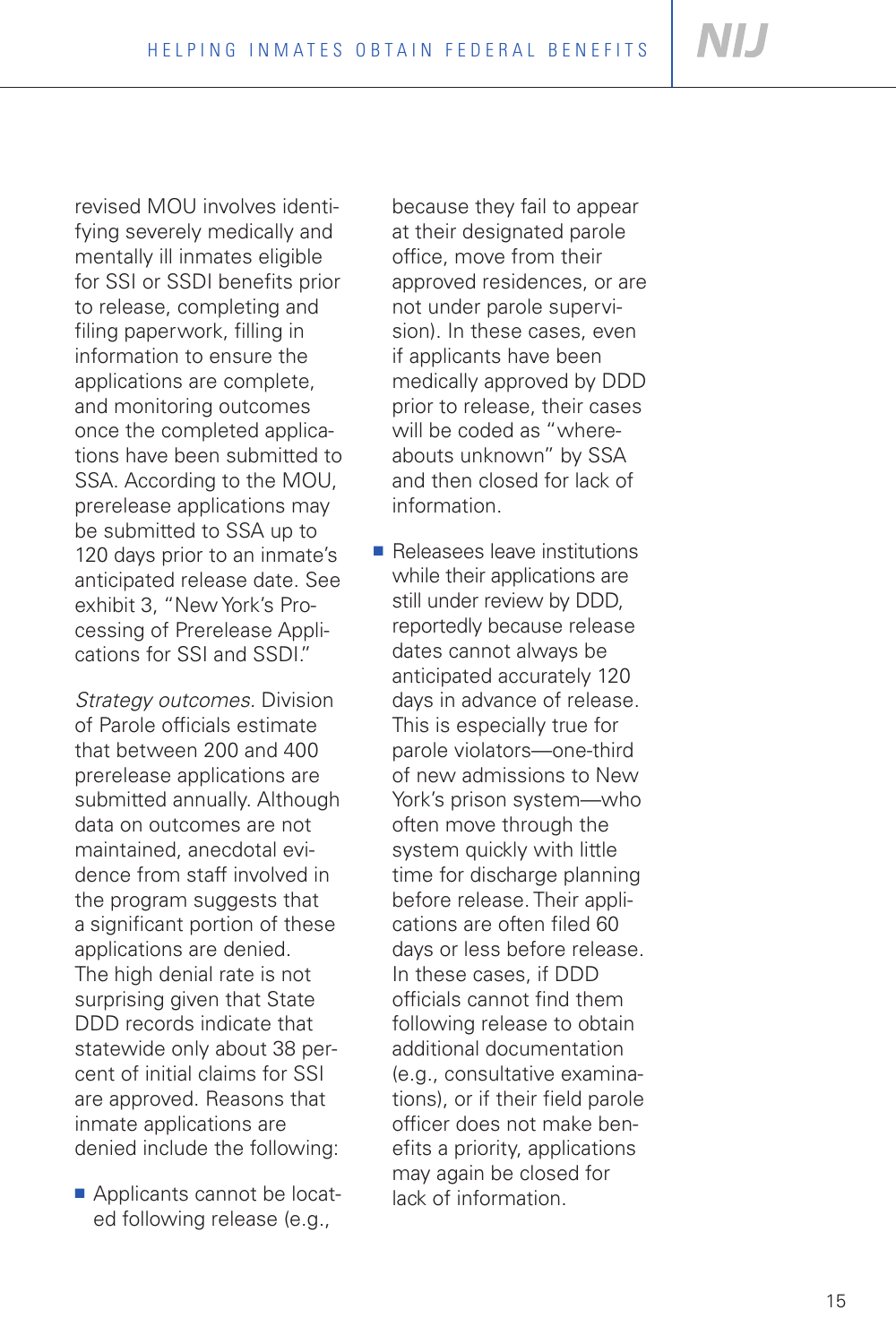#### **Exhibit 3. New York's Processing of Prerelease Applications for SSI and SSDI**

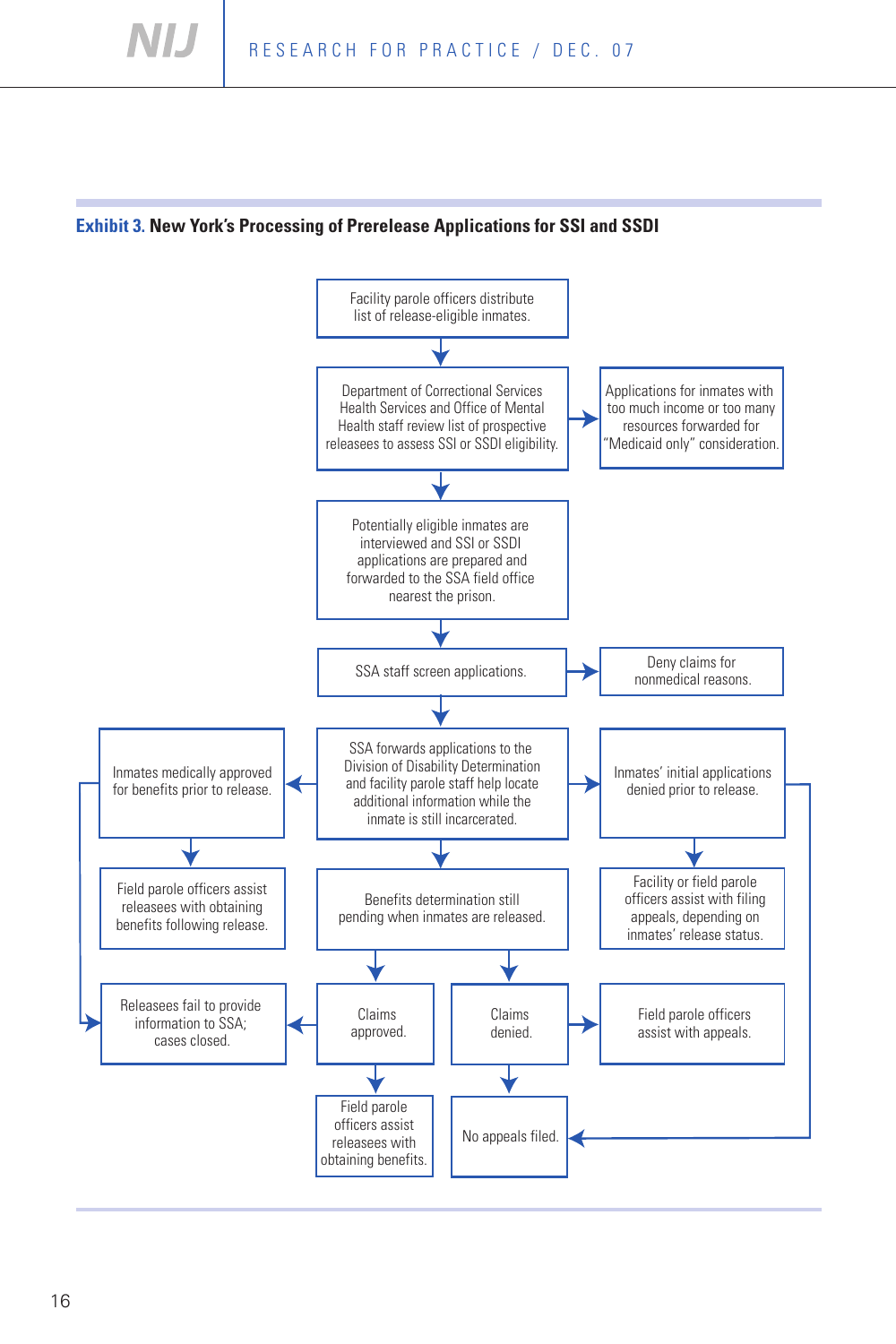- Applications are denied because applicants are nonqualified aliens.
- Applications may be denied because important medical records are not complete enough to determine disability according to SSA specifications or are not obtained in a timely fashion. Inmates cannot always accurately recall their medical or mental health histories; even those who do remember may have records that are difficult to obtain because the records are in multiple locations (in the community or in the correctional system). In these instances, cases may be closed or SSA may require new applications to address missing information.
- Documentation provided bv prison medical or mental health staff may not be sufficient to determine the level of impairment and the effect of the impairment on employability.
- The high rate of turnover and reassignment among parole officers can mean that individuals listed as points of contact on applications and in supporting documentation may not be

available when DDD or SSA questions need answering.

■ Applicants whose initial claims are denied may refuse to appeal and may apply for State-funded public assistance, which is available to some individuals who have been denied SSI.

The Division of Parole is working to address some of these issues by providing written directives to all its institutional and field agents to reinforce the importance of the prerelease application process. In addition, in 2004, DDD staff began working in conjunction with other partners on a pilot project to develop training protocols for medical and mental health staff at two prisons to ensure that mental health and medical examinations and corresponding paperwork meet the requirements for disability determination.

# **Lessons from the sites' experience**

The experiences of the three study sites suggest six lessons regarding efforts to assist inmates with benefits applications: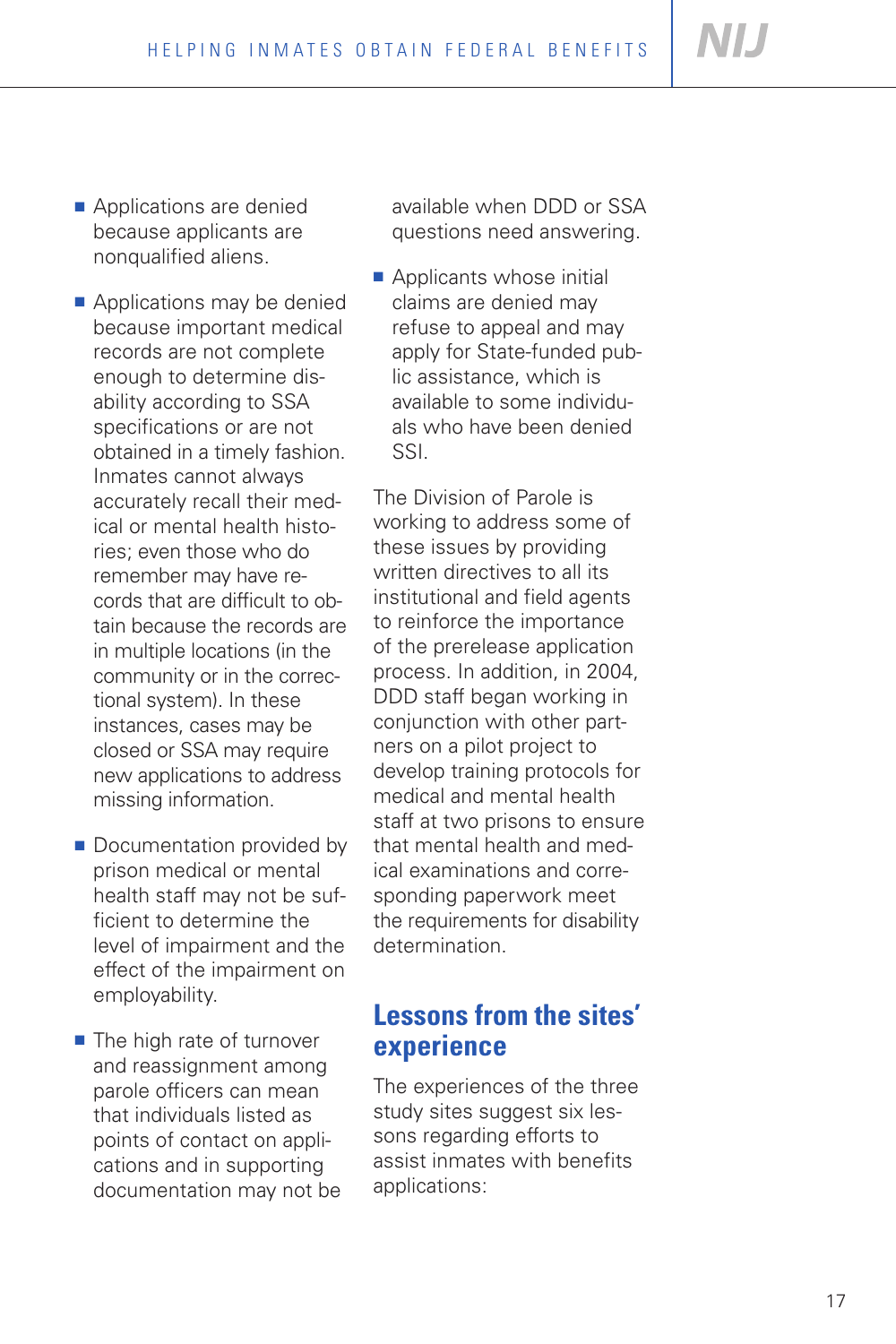- Partnerships keep the process alive.
- Dedicating staff has rewards.
- Filling gaps until benefits commence is essential.
- Tracking outcomes is beneficial.
- Centralizing operations reduces delays and improves communication.
- Assisting mentally ill offenders poses special challenges.

#### **Partnerships keep the**

**process alive.** Whether the benefits applications process is outlined in a formal MOU, as in Texas and New York, or operates through informal agreement, as in Philadelphia, many agencies, organizations, and individuals are necessary to ensure that applications for severely ill offenders do not fall through the cracks. Multiple decisionmakers are involved in determining disability so the process works more smoothly when all parties coordinate and collaborate. This also creates the opportunity for communication about the strengths and weaknesses of the applications process. Indeed, as a result of this type of

information sharing, New York launched its pilot project to have State Division of Disability Determination staff train prison mental health and medical staff on ways to improve the documentation they provide. Many claims are still open when inmates return to the community—all parties must work with offenders before and after release to make sure the applications process continues following release.

#### **Dedicating staff has**

**rewards.** Both TCOOMMI and FIR staff have seen significant advantages to funding eligibility staff whose sole function is to help offenders access benefits. For example, since the primary burden of gathering medical and mental health documentation has shifted from corrections staff to the benefits eligibility specialists in Texas, medical staff are reportedly more willing to assist in preparing applications. In Texas, specialization means that TCOOM-MI's benefits staff are able to submit application packets that contain more information (i.e., including both institutional and community-based records) than in the past, which has accelerated the review process. In Philadelphia, having dedicated staff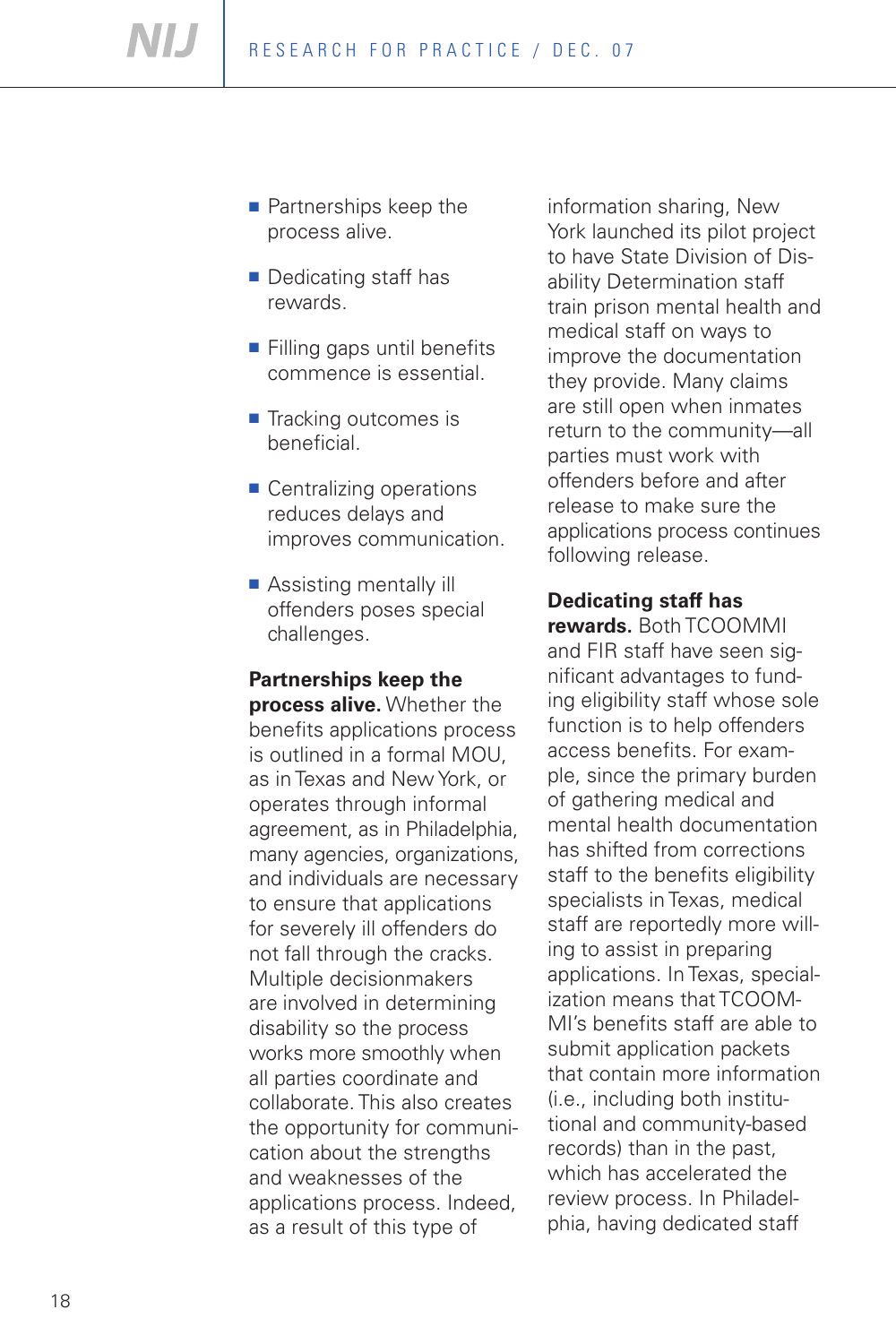has shifted responsibility for seeking benefits from multiple providers and numerous disability examiners to just one medical assistance coordinator and one DPW examiner. This has not only streamlined the process but also has resulted in improved security and treatment outcomes for program participants. Dedicated staff can concentrate on filling gaps in documentation without having to postpone their other institutional responsibilities. Finally, having dedicated staff increases the likelihood of strong working relationships with disability decisionmakers who can rely on a quick response to their requests for assistance.

## **Filling gaps until benefits commence is essential.**

Filing prerelease applications for benefits is not a panacea. As experiences in the three study sites demonstrate, many severely ill inmates who are approached about benefits applications leave prison or jail with little likelihood that benefits will commence soon after release. Some inmates refuse assistance prior to release; many first-time applicants leave correctional facilities before applications processing is complete; some have their

cases closed because their whereabouts are unknown; and others have their initial applications denied. Both TCOOMMI and FIR staff address the gap in benefits after release by using their own program dollars to pay for services during the period between a client's release and the start of benefits. Program funding also supports clients who are ultimately denied benefits. Any jurisdiction that seeks to prevent relapse and recidivism by ensuring that severely ill releasees receive medical and cash assistance soon after release should have similar mechanisms for funding treatment and providing other support until benefits payments commence.

### **Tracking outcomes is bene-**

**ficial.** Developing outcome data on the benefits process serves several important functions. For one thing, data can provide feedback on the success of staff efforts and identify areas where policy changes may be warranted. In Texas, TCOOMMI staff can assess which contract agencies and eligibility specialists succeed in obtaining benefits and can use the information to improve overall performance (e.g., through staff training). In contrast, in New York,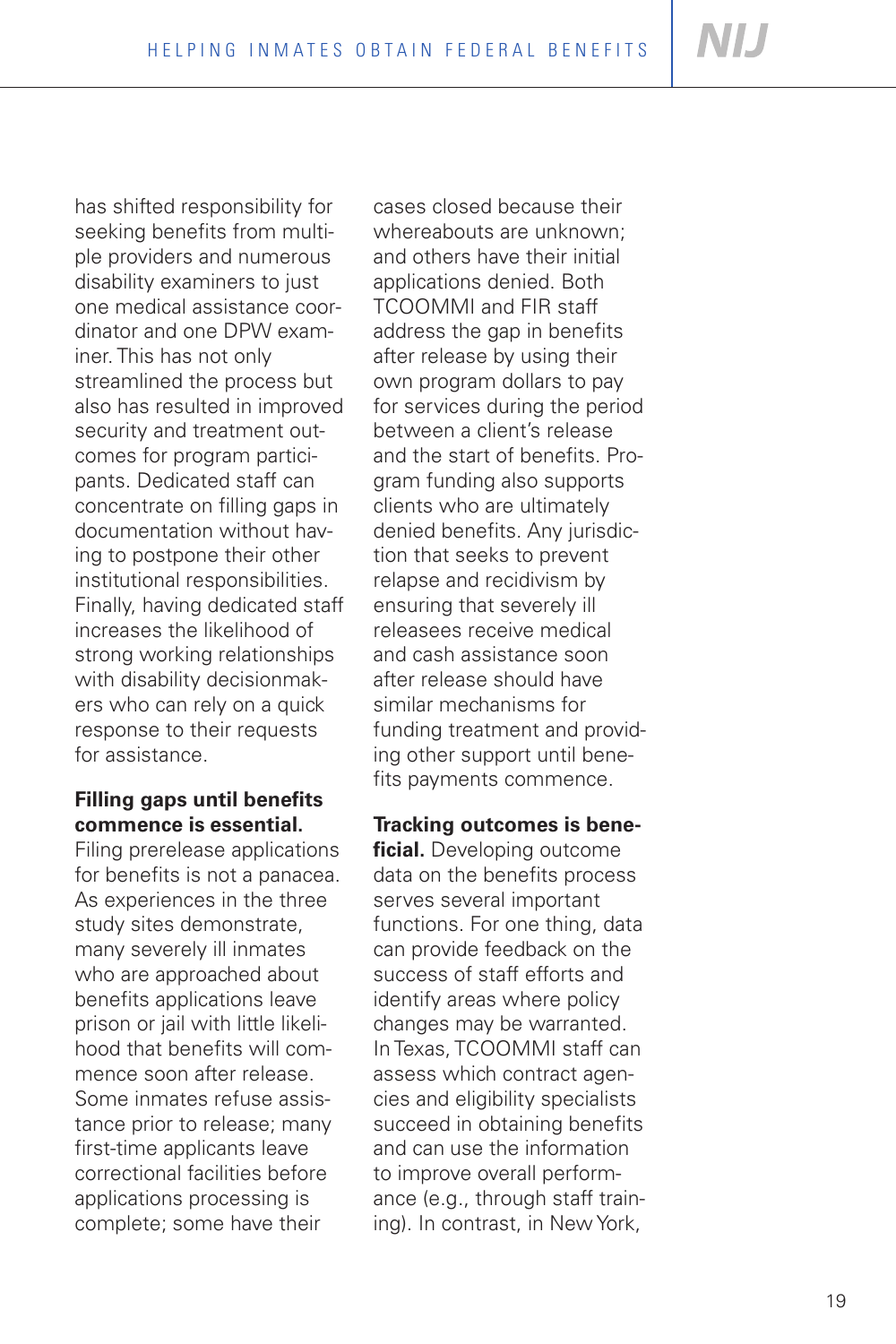where data on Social Security applications are not maintained, staff assume that their efforts are largely unsuccessful, which makes it difficult for them to sustain enthusiasm for filing applications. Benefits data can also be used as a means of demonstrating a program's ability to secure entitlement dollars that offset program costs. This type of information has been used to persuade sources of government funding in both Philadelphia and Texas to continue to support program services.

#### **Centralizing operations reduces delays and improves communication.**

Sites have discovered the benefits of centralizing the processing of medical and cash assistance claims. As described earlier, partners in FIR's medical assistance application process discovered that by centralizing the processing of benefits claims they could reduce the number of individuals involved in decisionmaking and significantly reduce the amount of time until eligibility is confirmed and enrollment in the medical assistance managed care organization occurs. Faced with having cases closed because inmates cannot be located following

release, staff in New York's Division of Parole have also centralized processing of postrelease requests for information by identifying individuals whom SSA and DDD staff may contact with questions regarding releasees. Staff anticipate that this will help reduce processing delays and denials by making it easier for benefits professionals to receive assistance when they need it. With a similar goal in mind, staff in TCOOMMI's Huntsville office are available to field questions and provide assistance to SSA and Disability Determination Services examiners across the State.

## **Assisting mentally ill offenders poses special**

**challenges.** Program participants in New York and Texas who prepare applications for prison inmates noted that assisting mentally ill inmates with benefits applications is especially challenging. Data on TCOOMMI filings show that in fiscal year 2002, 47 percent of the SSI or SSDI applications that were filed for mentally ill offenders were denied compared to 38 percent of the medical claims. Individuals in both sites suggested that disability determination staff appear more cautious about approving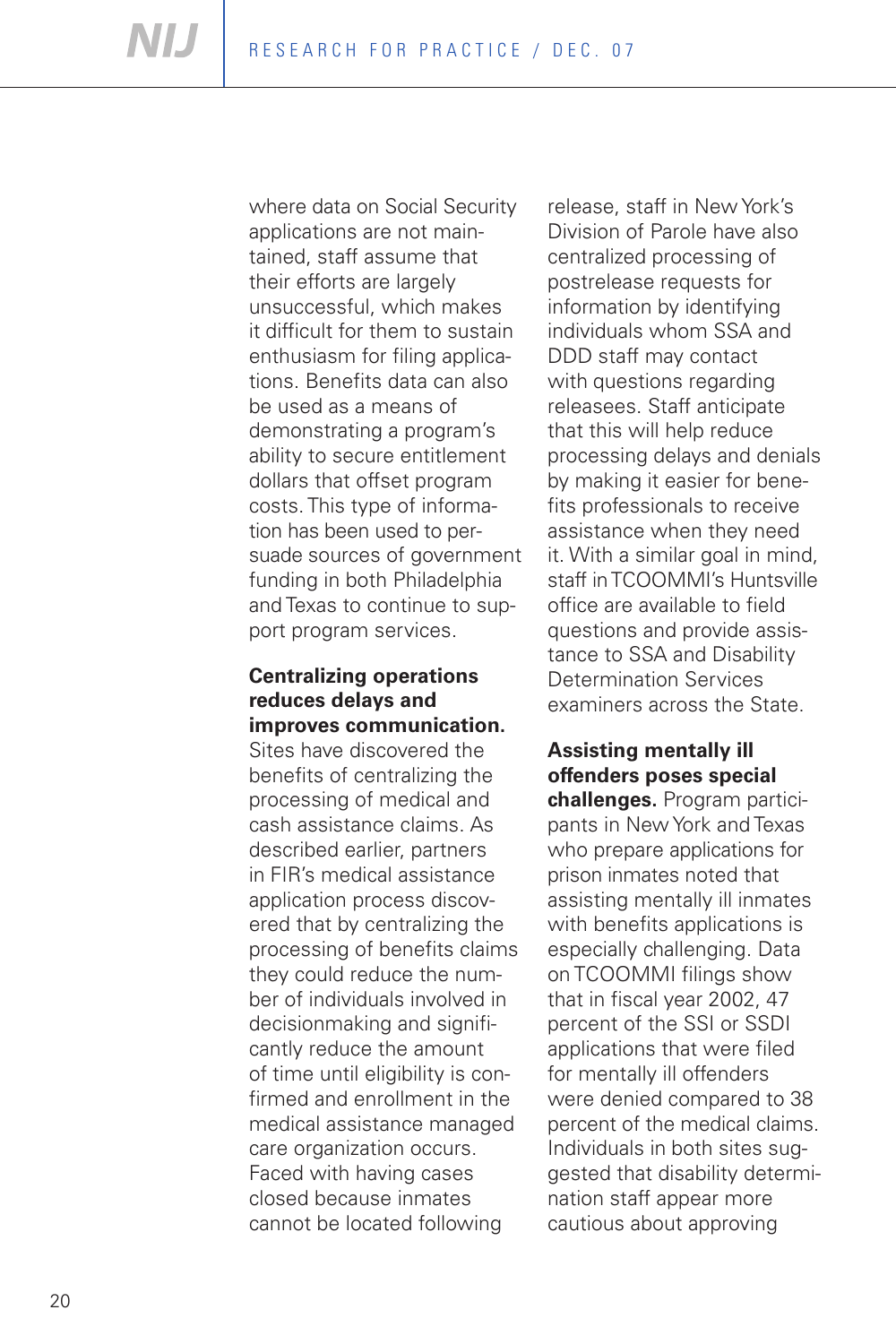benefits for mentally ill inmates than they are about approving inmates with a medical illness. Program and benefits staff offered the following possible explanations:

- Fewer objective criteria exist for diagnosing mental illness than for diagnosing medical illness.
- A common perception exists that some offenders feign mental illness to obtain more favorable treatment while incarcerated.
- When applicants have cooccurring substance abuse disorders and mental illness, it is difficult to determine which is the primary diagnosis.
- Mentally ill offenders can appear stable in a correctional setting because they comply with treatment and live in a structured environment where sources of external disruption (e.g., lack of housing, drug use) are largely eliminated. As a result, it is difficult to use their behavior in prison as evidence that following release, they will not be able to engage in gainful activities.

Program staff perceive that it is easier to have applications

approved when the applicant has a history of mental health treatment in the community, but they noted that, because of illness and long periods of incarceration, inmates frequently cannot remember whom they saw for treatment in the community. Often an offender's first documented treatment occurs during incarceration.

# **Final thoughts**

Helping inmates apply for medical and cash assistance can assist severely ill inmates who are returning to the community. Such assistance, however, should be viewed as only one facet of a broader discharge plan. The application process can be complicated and take a long time to complete if it involves SSI or SSDI. There is no guarantee that claims will be approved.

Relatively few inmates or releasees apply for benefits, and when the benefits involve SSI or SSDI only a small percentage of them succeed on their first try. Even releasees who ultimately qualify for benefits are likely to find it challenging to avoid relapse or recidivism unless other supports (e.g., case management services, housing) are made available.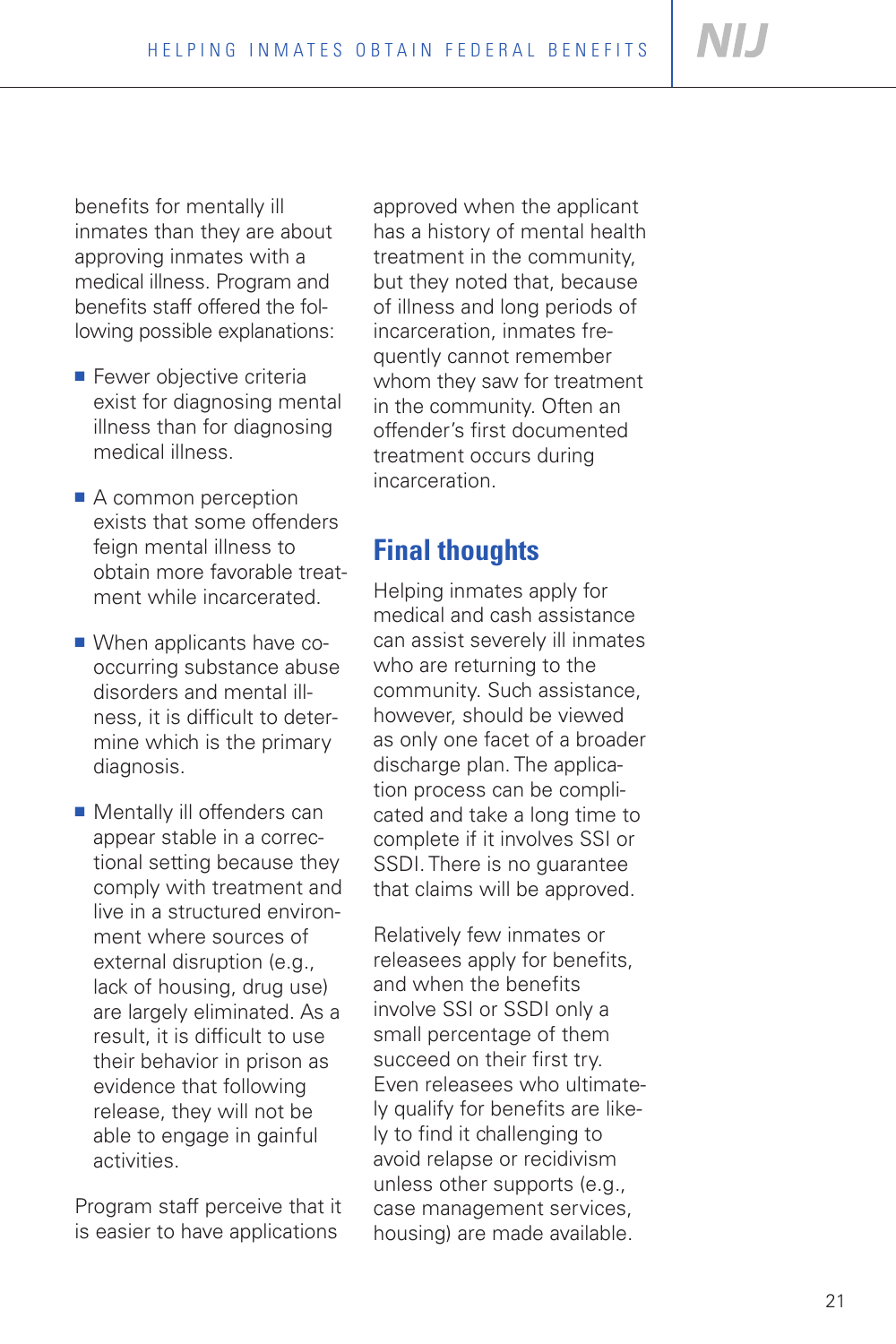Although Philadelphia's FIR Program targets sentenced jail inmates, none of the strategies described in this report is designed to assist persons who are detained in local jails. Corrections facilities should develop ways to inform inmates about the benefits applications process and take steps to ensure that incarcerated inmates do not lose their benefits unnecessarily.

# **Notes**

1. Roughly one-third of State prison inmates and one-quarter of Federal prison inmates surveyed in 1997 reported having some physical impairment or mental condition, with older inmates and women most likely to report a health problem. See Maruschak, Laura M., and Allen J. Beck, *Medical Problems of Inmates, 1997,* BJS Special Report, Washington, DC: U.S. Department of Justice, Bureau of Justice Statistics, January 2001:1, NCJ 181644, available online at www.ojp.usdoj.gov/bjs/pub/pdf/ mpi97.pdf.

2. For example, prevalence rates of schizophrenia and major affective disorders among jail inmates are estimated to be two to three times higher than in the general population. See Teplin, Linda, "The Prevalence of Severe Mental Disorder Among Male Urban Jail Detainees: Comparison With the Epidemiologic Catchment Area Program," *American Journal of Public Health* 80 (6) (June 1990): 663–669.

3. According to results of inmate surveys conducted by the Bureau of Justice Statistics, mentally ill inmates were more likely than other inmates to report criminal histories involving three or more offenses; unemployment in the month prior to arrest; family histories of incarceration and alcohol or drug use; periods of homelessness during the year preceding arrest; having been under the influence of drugs or alcohol when committing their incarceration offense; past physical or sexual abuse; and alcohol dependence. See Ditton, Paula M., *Mental Health and Treatment of Inmates and Probationers,* BJS Special Report, Washington, DC: U.S. Department of Justice, Bureau of Justice Statistics, July 1999, NCJ 174463, available online at www.ojp.usdoj.gov/bjs/pub/pdf/ mhtip.pdf.

4. National Commission on Correctional Health Care, *Report to Congress, Volume 1, The Health Status of Soon-To-Be-Released Inmates,*  Chicago, IL: National Commission on Correctional Health Care, 2001: xvii.

5. For an overview of these entitlement programs and Federal policy regarding entitlement benefits (with a spotlight on inmate issues), see "Federal Entitlement Benefits" in the final report to NIJ, available online at www.ncjrs.org/pdffiles1/ nij/grants/211989.pdf.

6. Researchers at the National GAINS Center for People With Co-Occurring Disorders in the Justice System in Delmar, New York, are studying offenders with mental illness who are released from the Pinellas County (Florida) jail to ascertain whether releasees with medical benefits fare better than releasees who do not have medical benefits.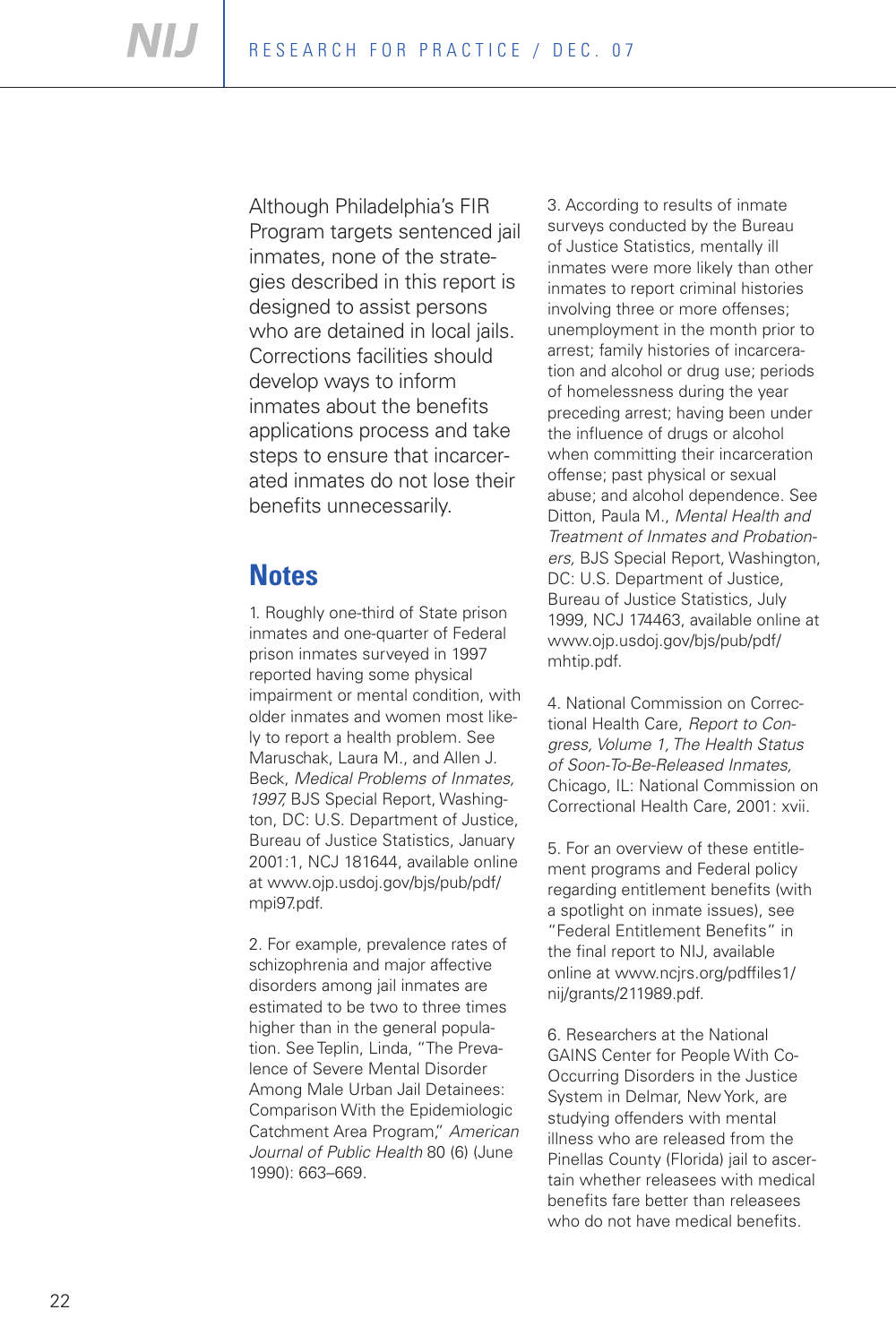The Texas Council on Mental Impairments plans to study whether its clients who have benefits are less likely to recidivate than clients who do not.

7. Chitwood, Dale D., Duane C. McBride, Lisa R. Metch, Mary Comerford, and Clyde B. McCoy, "A Comparison of the Need for Health Care and the Use of Health Care by Injection-Drug Users, Other Chronic Drug Users, and Nondrug Users," *American Behavioral Scientist* 41 (8) (May 1998): 1112, 1117.

8. These sites were identified through a review of existing literature on correctional health care and the need for benefits and through telephone interviews with researchers and practitioners familiar with these issues. Telephone interviewees were identified through the literature review and recommendations from other interviewees. Following site identification, each site was visited for a period of 2 to 3 days, and key decisionmakers and staff were interviewed either individually or in small groups.

9. In most States, approval for SSI disability benefits automatically qualifies an applicant for Medicaid benefits. Approval for SSDI benefits qualifies an applicant for Medicare benefits after a 2-year waiting period.

10. The agency names used in this report reflect those in use at the time this study was conducted.

11. Fifty-eight percent of inmates whose applications were not processed in fiscal year 2002 refused to apply. Among the remaining 42 percent, applications were not processed because inmates' release dates changed, they had detainers pending, they were nonqualified

aliens, they were transferred out of a pilot facility, or they died.

12. Pennsylvania offers two types of medical assistance to low-income residents with disabilities. One is the Federal-State Medicaid program, which provides assistance to lowincome individuals with disabilities lasting 12 months or more whose primary diagnosis is not substance abuse. The other is a solely Statefunded medical assistance program for low-income individuals with temporary disabilities (i.e., those lasting less than 12 months) or with primary diagnoses of substance abuse disorder. Those with disabilities resulting from substance abuse disorders are entitled to a 9-month lifetime medical assistance benefit. Many FIR participants receive State-funded medical assistance; others receive support from the Federal-State Medicaid program. Regardless of the source of the medical assistance dollars, the process by which FIR clients obtain medical assistance (i.e., filing an application with the Department of Public Welfare) is the same.

13. The Defender Association of Philadelphia is an independent, nonprofit corporation that provides legal services for indigent criminal defendants. Although funded by the City of Philadelphia, the Defender Association is not a city or State agency.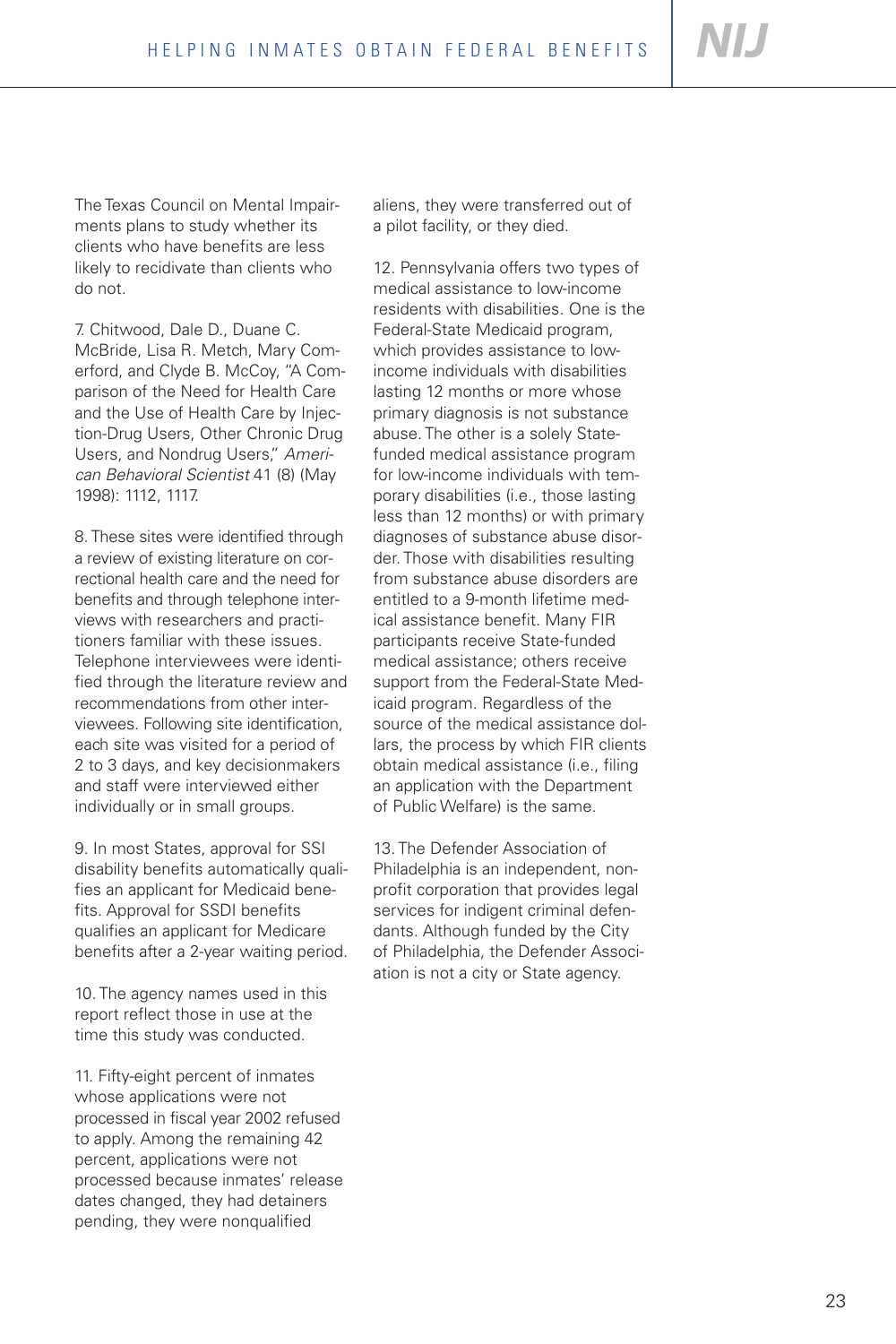The National Institute of Justice is the research, development, and evaluation agency of the U.S. Department of Justice. NIJ's mission is to advance scientific research, development, and evaluation to enhance the administration of justice and public safety.

The National Institute of Justice is a component of the Office of Justice Programs, which also includes the Bureau of Justice Assistance; the Bureau of Justice Statistics; the Community Capacity Development Office; the Office for Victims of Crime; the Office of Juvenile Justice and Delinquency Prevention; and the Office of Sex Offender Sentencing, Monitoring, Apprehending, Registering, and Tracking (SMART).